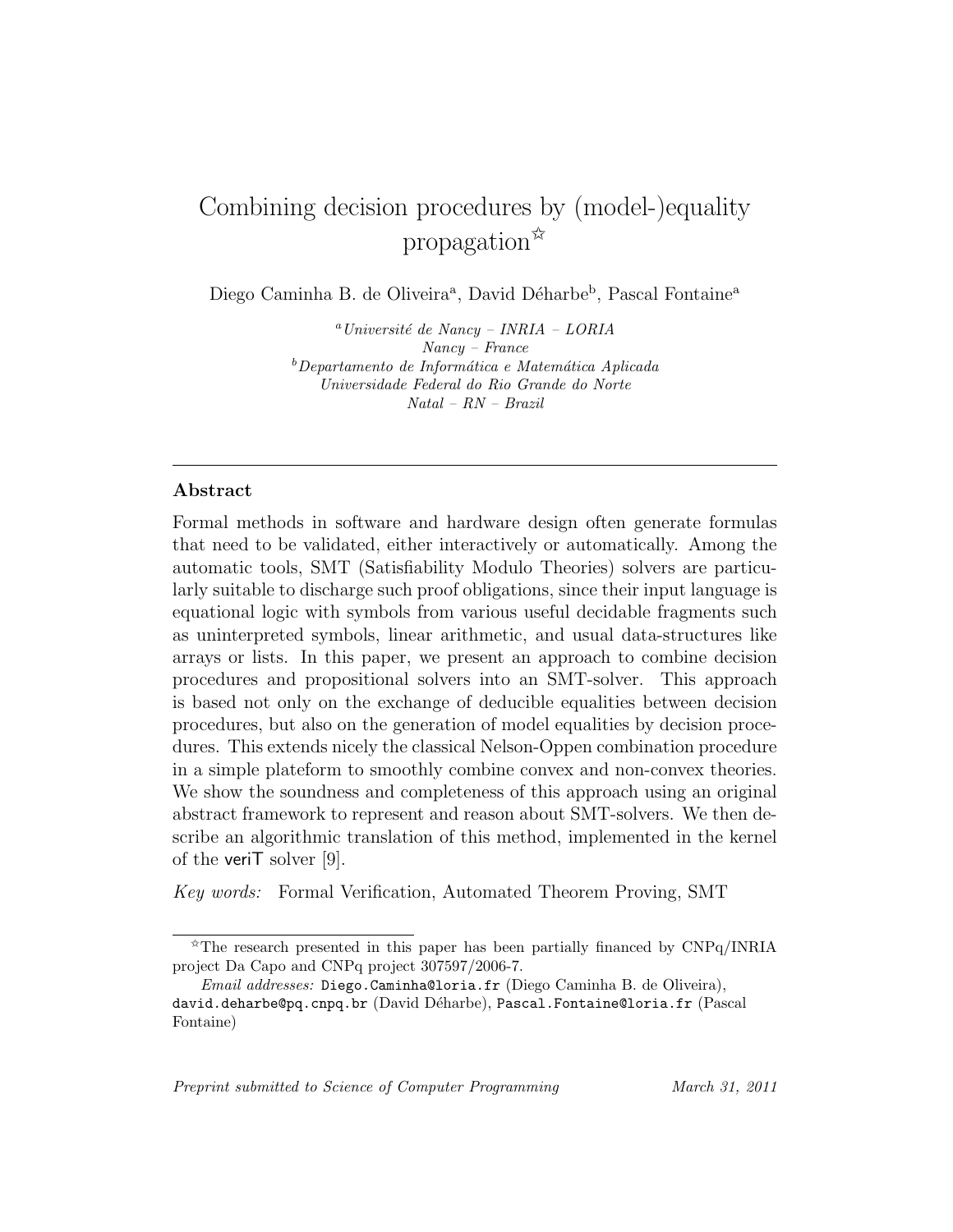#### 1. Introduction

The application of formal methods to the design of computing systems often results in the generation of verification conditions that need to be proved in order to guarantee the correctness of the result. Such verification conditions express properties of models or relations between models and may be expressed in a wide range of logics: from propositional to higher order logics, but also process algebras and temporal logics. Hence the level of automation for verification in a specific formalism is tightly dependent on the availability of tools to support reasoning in such logics.

The work described in this paper addresses the verification of satisfiability modulo theories (SMT) of quantifier-free formulas, i.e. verification conditions expressed in a first-order logic using symbols from a combination of theories, such as uninterpreted functions, fragments of integer or real arithmetic, set and array theories, etc. This applies to a number of verification applications, e.g. the application of formal program transformations such as refinement [25] or refactoring laws [11], verification of refinement properties in posit-andprove software engineering efforts [1, 2], or static analysis of annotations in design-by-contract languages [24]. Even verification efforts in more expressive logics often require proving lemmas that may be tackled by SMT-solvers (see for instance [8]). This work is therefore a contribution towards the construction of more efficient and trustworthy automated theorem provers based on the SMT-solving approach (see [6] for a thorough review of stateof-the-art SMT-solving techniques). The goal of the our research is to develop such SMT-solving techniques, and provide effective implementations thereof.

SMT-solvers can, for example, handle formulas such as

$$
x \le y \land y \le x + f(x) \land P(h(x) - h(y)) \land \neg P(0) \land f(x) = 0 \tag{1}
$$

which contains linear arithmetic on real numbers  $(0, +, -, \leq)$ , and uninterpreted symbols  $(P, h, f)$ . SMT-solvers use decision procedures for the disjoint languages (for instance, congruence closure for uninterpreted symbols [28], and simplex for linear arithmetic) and combine them to build a decision procedure for the union of the languages. The combination of decision procedures works either through some guessing, or through the exchange of information between the decision procedures. The decision procedures thus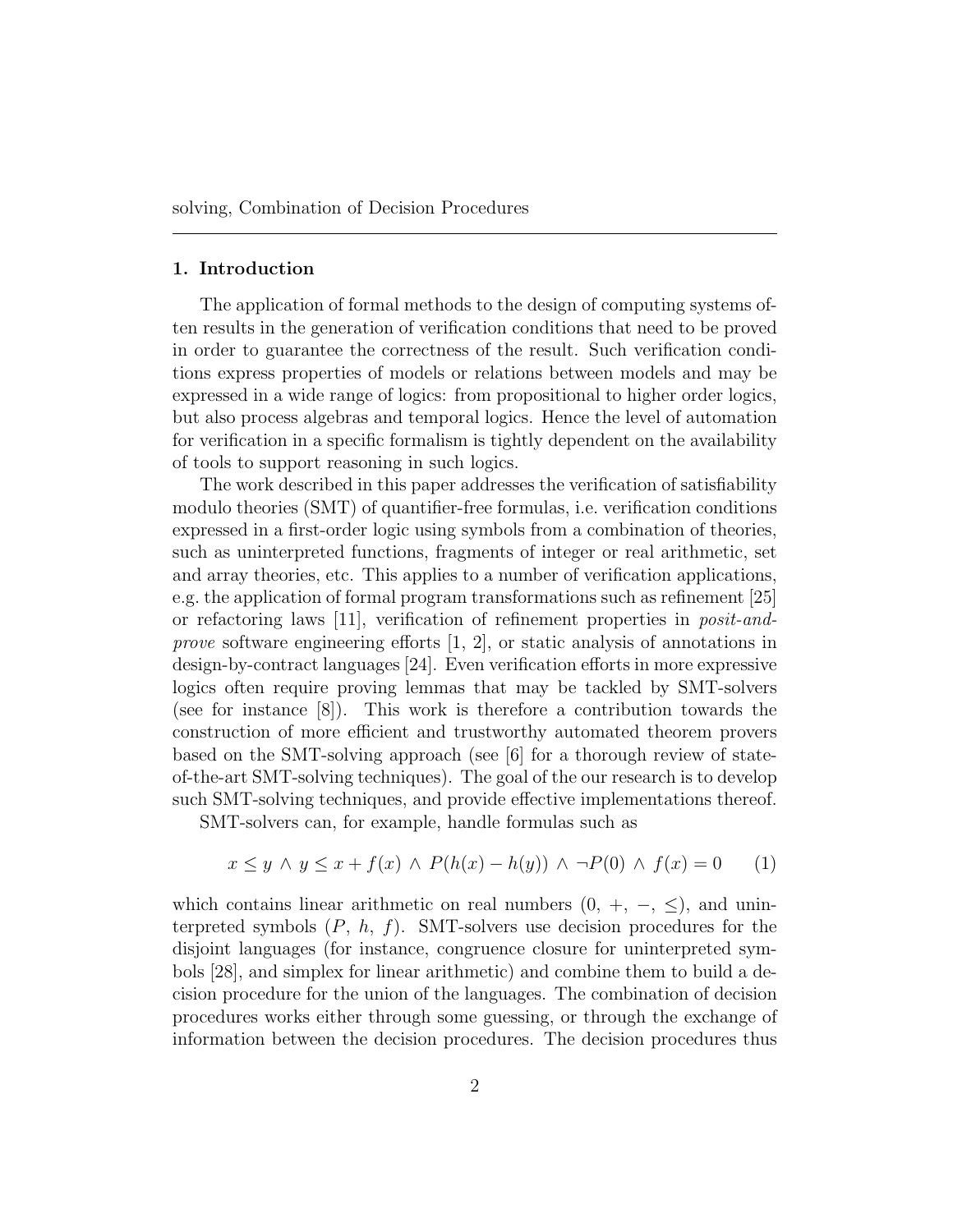combined are composed with a Boolean reasoning engine. In the classical schema for combining decision procedures, the information exchanged between the decision procedures is a set of disjunctions of equalities. Handling such disjunctions requires complex and costly case splitting. In the special case of convex theories (see definition in Section 2.1) though, exchanging only equalities instead of disjunctions of equalities is enough to ensure the completeness of the combination and the combination schema is much simpler.

This paper is based on results first presented in [15]. We present a new generic combination approach that consists in exchanging only equalities, instead of disjunctions thereof. The exchanged equalities are either deduced like in the classical schema, or assumed by generalising models. We show that, even in the general case (i.e. with non-convex theories), this approach is complete, thanks to the cooperation with the propositional reasoning engine of the SMT-solver. This combination schema is suitable for any decision procedure capable of finding models; fortunately many decision procedures inherently have this capability. The combination approach described in the paper is the core algorithm of the SMT-solver veriT [9]. The complexity of combination schema is of course bound to the usual theoretical limits [34, 33], but it gives good results in practice.

This paper also presents an abstract framework to describe and reason about SMT-solvers built using different kinds of cooperation between decision procedures. The purpose of this framework is to discuss the soundness and completeness of combination approaches. It is not as detailed as the  $DPLL(\mathcal{T})$  framework [29] since it is not meant to be an operational description of solvers. By contrast to  $DPLL(\mathcal{T})$  and for simplicity, our schema highlights the distinction between the Boolean reasoning and the theory reasoning. The  $DPLL(\mathcal{T})$  framework can be seen as a refinement of our schema. Using our schema, we show the soundness and completeness of the most common architectures, as well as the new combination approach.

Overview of the paper. The next section introduces notations and the basics of SMT-solvers. In Section 3 we present the abstract framework for describing SMT-solvers. Section 4 uses the framework introduced in Section 3 to discuss the soundness and completeness of various approaches to SMT solving. A practical algorithm using this approach is presented in Section 5. Two illustrating examples are discussed in Sections 6 and 7. Section 8 shortly presents our implementation of the method, the veriT solver.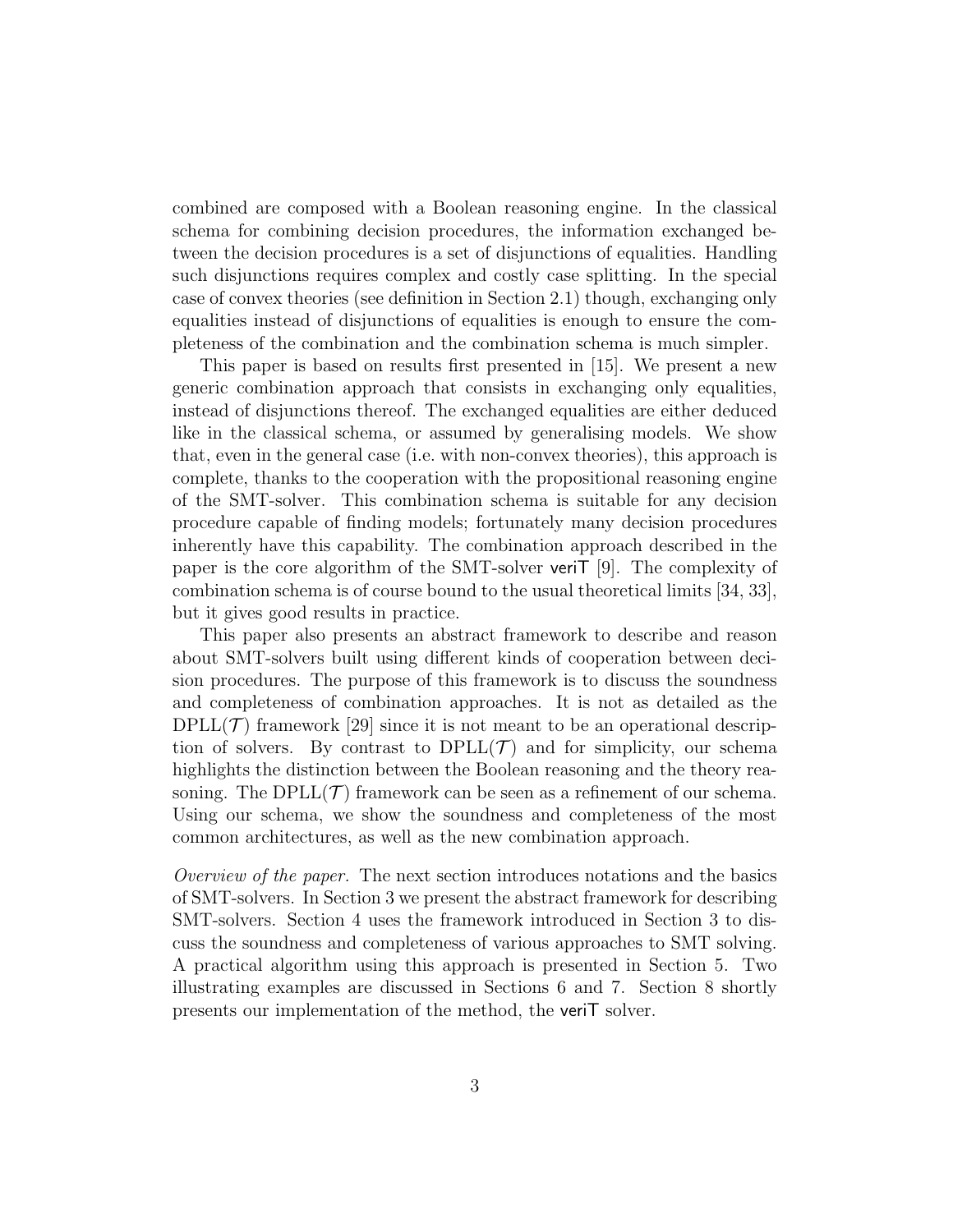#### 2. Basics of SMT-solvers

#### 2.1. Notations and definitions

A first-order language is a tuple  $\mathcal{L} = \langle \mathcal{V}, \mathcal{F}, \mathcal{P} \rangle$  such that V is an enumerable set of variables,  $\mathcal F$  and  $\mathcal P$  are sets of function and predicate symbols. Every function and predicate symbol is assigned an arity. Nullary predicates are propositions, and nullary functions are constants. The set of terms over the language  $\mathcal L$  is defined in the usual way. An *atomic formula* is either  $t = t'$ where  $t$  and  $t'$  are terms, or a predicate symbol applied to the right number of terms. Formulas are built from atomic formulas, Boolean connectors  $(\neg,$  $\wedge$ ,  $\vee$ ,  $\Rightarrow$ ,  $\equiv$ ), and quantifiers  $(\forall, \exists)$ . A formula without quantifiers is called quantifier-free. A theory is a set of closed formulas. Two theories are *disjoint* if no predicate symbol in  $\mathcal P$  or function symbol in  $\mathcal F$  is interpreted in both theories.

An *interpretation*  $\mathcal I$  for a first-order language provides a domain  $D$ , a total function  $\mathcal{I}[f]$  on D with appropriate arity to every function symbol f, a predicate  $\mathcal{I}[p]$  on D with appropriate arity to every predicate symbol p, and an element  $\mathcal{I}[x]$  to every variable x. By extension, an interpretation gives a value in  $D$  to every term, and a truth-value to every formula. A model for a formula (or a theory) is an interpretation that makes the formula (resp. every formula in the theory) true. A formula is satisfiable if it has a model, and it is unsatisfiable otherwise. A formula  $\varphi$  is  $\mathcal T$ -satisfiable if it is satisfiable in the theory  $\mathcal T$ , that is, if  $\mathcal T \cup {\varphi}$  is satisfiable. A  $\mathcal T$ -model of  $\varphi$  is a model of  $\mathcal{T} \cup {\varphi}$ . A formula  $\varphi$  is  $\mathcal{T}$ -unsatisfiable if it has no  $\mathcal{T}$ -model.

A formula is  $(\mathcal{T})$ -)valid if its negation is  $(\mathcal{T})$ -)unsatisfiable. The formula  $\varphi$  is a  $(\mathcal{T})$ -logical consequence of the formula  $\psi$ , noted  $\psi \models_{(\mathcal{T})} \varphi$  if every  $(\mathcal{T})$ -)model of  $\psi$  is a  $(\mathcal{T})$ -)model of  $\varphi$ . The logical consequence is also defined for sets of formulas, understanding a set of formulas as the conjunction of its components. A formula  $\varphi$  is (T)-equisatisfiable to the formula  $\psi$  if  $\varphi$  is a (T)-logical consequence of  $\psi$  and  $\psi$  is also a (T)-logical consequence of  $\varphi$ .

An *atom* is an atomic formula. A *literal* is an atom or the negation of an atom. If  $\ell$  is a literal, we implicitly consider that  $\neg\neg\ell$  is the literal  $\ell$ . A conjunctive normal form is a conjunction of clauses, i.e. a conjunction of disjunctions of literals. It is always possible to transform a quantifierfree formula into an equivalent or equisatisfiable conjunctive normal form [3, 32]. We assume that clauses never contain twice the same atom; if a clause contains a literal and its negation, it reduces to the valid clause; redundant literals in clauses can be eliminated.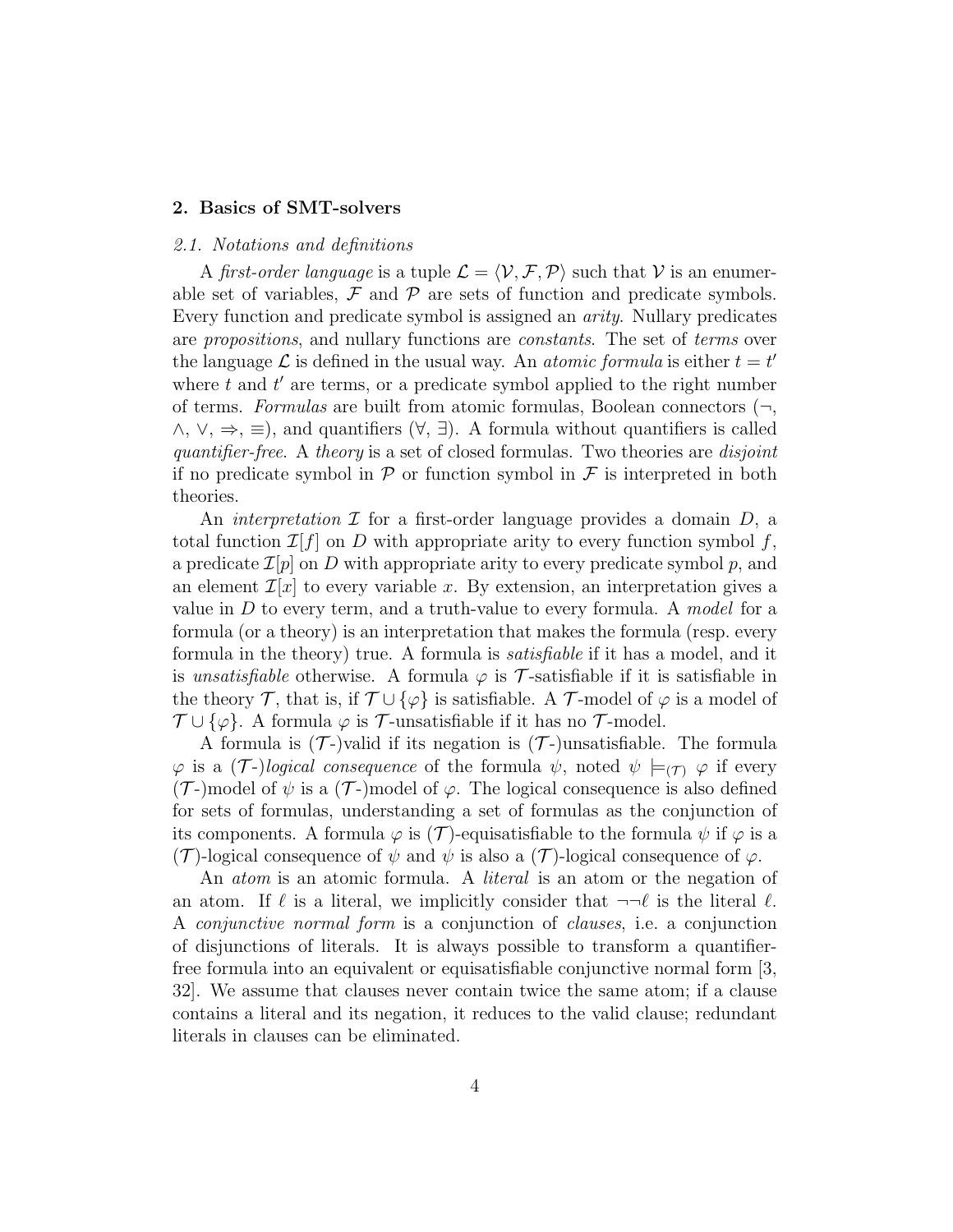A theory  $\mathcal T$  is said *convex*, if whenever a disjunction of equalities  $\bigvee_{i=1}^n x_i =$ y<sub>i</sub> is a logical consequence of a set of literals  $\Gamma$  (i.e.  $\Gamma \models_{\mathcal{T}} \bigvee_{i=1}^{n} x_i = y_i$ ), then  $\Gamma \models_{\mathcal{T}} x_i = y_i$  for some  $i \in [1..n]$ . A theory  $\mathcal{T}$  is stably infinite if every  $\mathcal T$ -satisfiable set of literals  $\Gamma$  has an infinite  $\mathcal T$ -model.

A propositional abstraction for a set of formulas is this set of formulas in which every atom has been replaced by a proposition, all occurrences of the same atom being replaced by the same proposition. A set of clauses is propositionally satisfiable if its propositional abstraction is satisfiable. A propositional assignment  $\Gamma$  is a set of literals such that  $\ell \notin \Gamma$  or  $\neg \ell \notin \Gamma$  for every literal  $\ell$ . By construction, a propositional assignment is a propositionally satisfiable set. A propositional assignment  $\Gamma$  is *total* with respect to a set of clauses if  $\ell \in \Gamma$  or  $\neg \ell \in \Gamma$  for every atom  $\ell$  used in the set. A set of formulas  $G$  is a *propositional consequence* of a set of formulas  $H$ , if the propositional abstraction of G is a logical consequence of the propositional abstraction of  $H$ , the mapping from atoms to propositions being the same in both abstractions. An *entailing assignment*  $\Gamma$  for a set of clauses S is a propositional assignment such that S is a propositional consequence of  $\Gamma$ .

#### 2.2. General overview

SMT-solvers are built by extending a propositional satisfiability solver, or SAT-solver for short, with decision procedures for the theories that appear in the formula. The SAT-solver is given the propositional abstraction of the input formula  $\varphi$ . For instance, consider  $\varphi$  is the following formula:

$$
\neg \left( \left( \overbrace{x \leq y}^{p_1} \wedge \overbrace{y \leq x + f(x)}^{p_2} \wedge \overbrace{f(x) = 0}^{p_3} \wedge \overbrace{P(h(x) - h(y))}^{p_4} \right) \right) \Rightarrow \left( \overbrace{P(0)}^{p_5} \wedge \overbrace{f(y) = 0}^{p_6} \right) \right)
$$

Each atom of  $\varphi$  is abstracted to a propositional variable  $p_i$ . In practice, modern SAT-solvers [26, 16] represent formulas in conjunctive normal form and are based on the Davis Logemann Loveland procedure [12]; for instance, the propositional abstraction of the previous formula would be represented as:

$$
p_1 \wedge p_2 \wedge p_3 \wedge p_4 \wedge (\neg p_5 \vee \neg p_6).
$$

If the formula  $\varphi$  is propositionally unsatisfiable, then it is also  $\mathcal{T}$ -unsatisfiable. Otherwise, the SAT-solver finds an entailing assignment  $\Gamma$  of the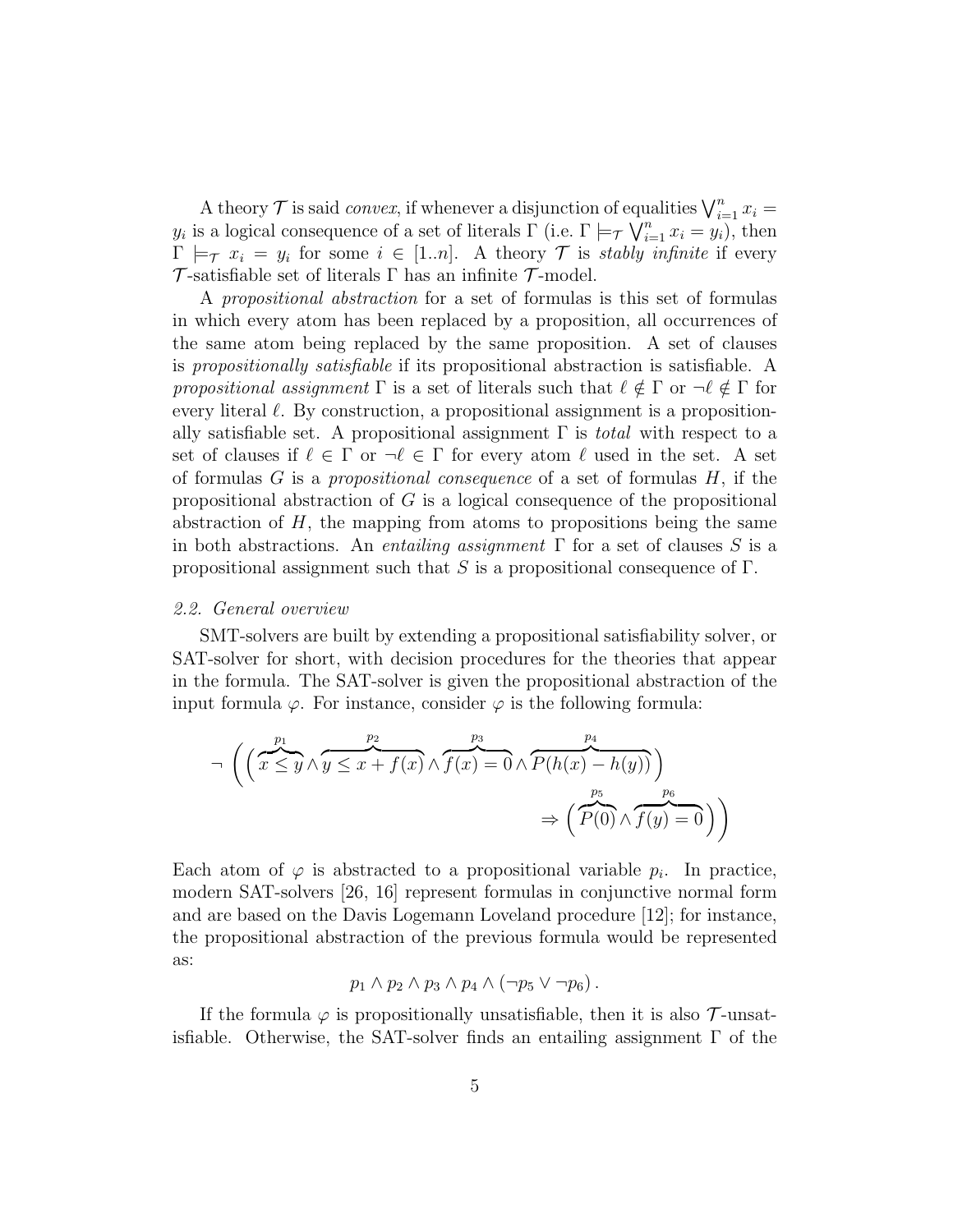formula abstraction by searching an assignment of the propositional variables that satisfies each clause in the current set. For the above example,  $\{p_1, p_2, p_3, p_4, \neg p_5\}$  is such an entailing assignment.

The  $\mathcal T$ -satisfiability of the conjunction of the literals corresponding to the abstracted literals needs then to be verified. For instance, the set of literals corresponding to the entailing assignment  $\{p_1, p_2, p_3, p_4, \neg p_5\}$  is

$$
\{x \le y, y \le x + f(x), f(x) = 0, P(h(x) - h(y)), \neg P(0)\}
$$
 (2)

In general, the literals may contain symbols from several theories  $\mathcal{T}_1, \mathcal{T}_2, \ldots \mathcal{T}_k$ . In our example, literals mix uninterpreted symbols  $(f, h, P)$  with arithmetic symbols. An SMT-solver therefore needs a mechanism to combine the decision procedures for each  $\mathcal{T}_i$  into a decision procedure for the composition of these theories, such as Shostak's [36] or Nelson and Oppen's [27]. In the following, we use the term *theory reasoner* to name such mechanisms.

In the Nelson and Oppen framework, the set of literals is used to produce a T-equisatisfiable set  $\Gamma' = \Gamma_1 \cup \Gamma_2 \cup \ldots \Gamma_k$  of pure literals, i.e. literals of each  $\Gamma_i$  only contain symbols from the theory  $\mathcal{T}_i$ . Such a separation is easily built by introducing new variables. For instance, a separation for the above set of literals (2) corresponding to the former entailing assignment  ${p_1, p_2, p_3, p_4, \neg p_5}$  can be:

$$
\Gamma_1 = \{x \le y, y \le x + v_1, v_1 = 0, v_2 = v_3 - v_4, v_5 = 0\}
$$
  
\n
$$
\Gamma_2 = \{P(v_2), \neg P(v_5), v_1 = f(x), v_3 = h(x), v_4 = h(y)\}
$$

where  $v_1$  to  $v_5$  are new variables,  $\mathcal{T}_1$  and  $\mathcal{T}_2$  are respectively the theories for linear arithmetic on real numbers and for uninterpreted functions. The set of shared variables is  $\{v_1, v_2, v_3, v_4, v_5, x, y\}$ . The decision procedures for each theory  $\mathcal{T}_i$  receive the corresponding set of now pure literals  $\Gamma_i$ . Each decision procedure is thus able to decide if its set of (pure) literals is  $\mathcal{T}_i$ -satisfiable or not. The union of all pure sets in the separation being  $\mathcal T$ -equisatisfiable to the original set of literals, if one pure set in the separation is  $\mathcal{T}_i$ -unsatisfiable, then the original set is also  $\mathcal{T}$ -unsatisfiable. The converse is not true though: a  $\mathcal T$ -unsatisfiable set  $\Gamma$  of literals may produce a separation such that, for each *i*, the (pure) set  $\Gamma_i$  is  $\mathcal{T}_i$ -satisfiable. This is indeed the case in our example, since  $\Gamma_1$  and  $\Gamma_2$  are respectively  $\mathcal{T}_1$ -satisfiable and  $\mathcal{T}_2$ -satisfiable.

In fact, the combination of the decision procedures requires that each decision procedure propagates to the others all the deducible disjunctions of equalities between shared variables. If the signatures are disjoint and the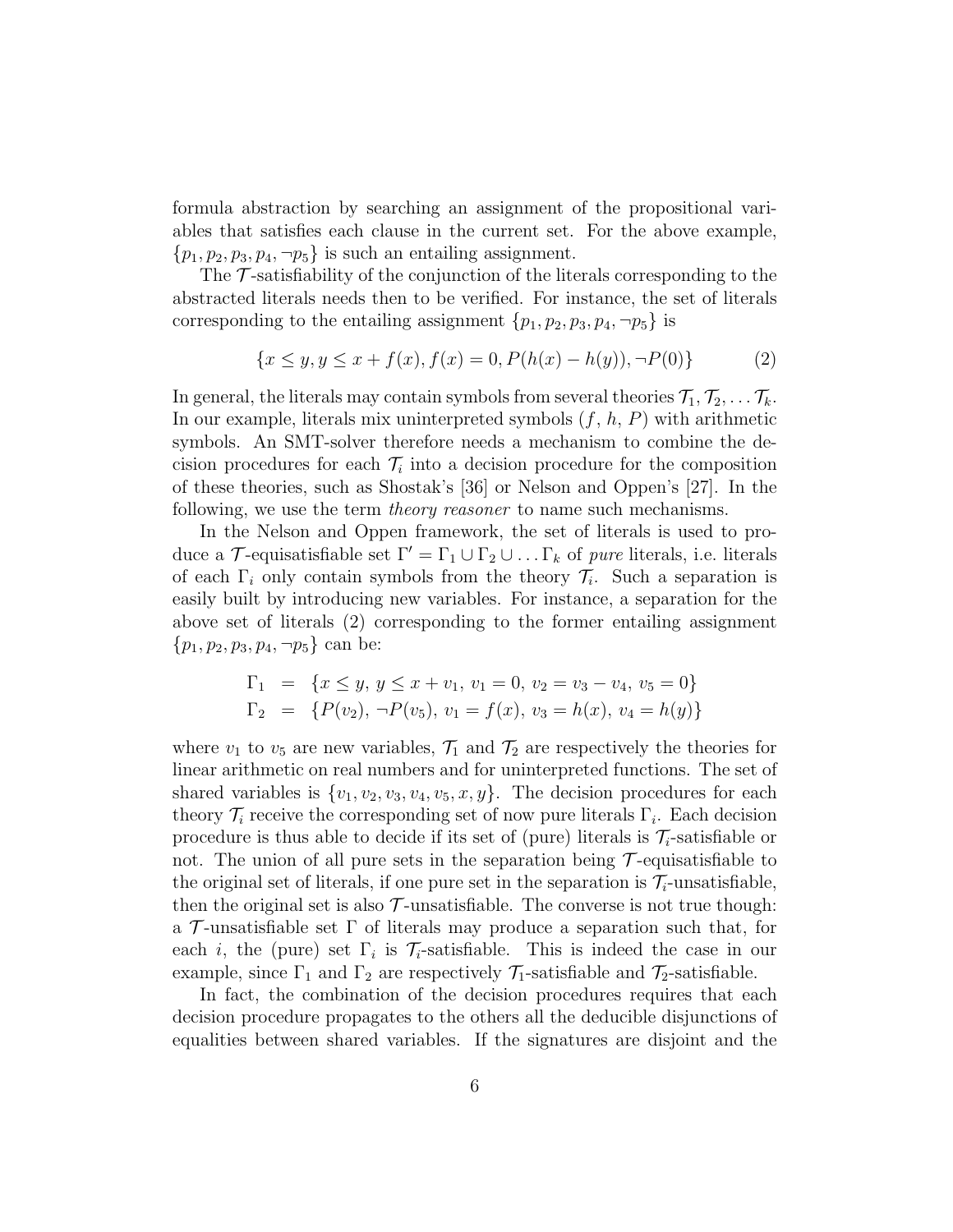theories stably infinite (as it is the case in our example), then the original set of literals is  $\mathcal{T}_{-}$ unsatisfiable if and only if  $\mathcal{T}_{i}$ -unsatisfiability is derived by one of the decision procedures. In our example, the decision procedure for arithmetic can derive  $x = y$ . The equality  $v_3 = v_4$  can be then deduced by the decision procedure for uninterpreted symbols from  $\Gamma_1$  and  $x = y$ . The decision procedure for arithmetic can now derive the equality  $v_2 = v_5$ which, in conjunction with  $\Gamma_2$ , can be determined to be  $\mathcal{T}_2$ -unsatisfiable by the decision procedure for uninterpreted symbols. Both decision procedures cooperated successfully to deduce the unsatisfiability of the original set Γ.

If, as in our example, the original set of literals  $\Gamma$  is  $\mathcal T$ -unsatisfiable, the propositional solver needs to be updated to prevent it from generating the same assignment again. From a logical viewpoint this corresponds to adding conjunctively the negation of the assignment. It is easy to see that this can be achieved by adding a new clause in the propositional SAT-solver, consisting of the negation of the literals in the assignment. For our example, the clause  $\neg p_1 \lor \neg p_2 \lor \neg p_3 \lor \neg p_4 \lor p_5$  would be added. Such a clause, resulting from the negation of a  $\mathcal{T}$ -unsatisfiable assignment, is called a *conflict clause*.

If the original set of literals  $\Gamma$  is  $\mathcal T$ -satisfiable, then it is a  $\mathcal T$ -model of the original formula  $\varphi$ , which is itself T-satisfiable. To understand this, notice that any  $\mathcal T$ -model of  $\Gamma$  translates to a  $\mathcal T$ -model of the conjunctive normal form of  $\varphi$  and is thus a T-model of  $\varphi$ .

#### 2.3. Practical considerations

In summary, SMT-solvers consist in the interplay between a SAT-solver and a theory reasoner, as schematized in Algorithm 1. The SAT-solver is responsible for maintaining a set of clauses, initially corresponding to a propositional abstraction of the formula, and producing candidate  $\mathcal{T}$ -models, such assignments being models at the propositional level (line 2). The theory reasoner is responsible for deciding if these assignments are indeed models or not (line 4), and the result of this decision is taken into account by the SAT-solver through the addition of conflict clauses (line 5). Several techniques have been proposed to increase the practical efficiency of this approach. These techniques consist in reducing the size of the search space of the SAT-solver either by increasing the number of clauses or by guiding the search into relevant regions. Generally, such techniques impose additional requirements on the theory reasoner or the decision procedures.

First, when an assignment is found to be  $\mathcal{T}$ -unsatisfiable, instead of building the conflict clause from the whole assignment, it is sound to consider any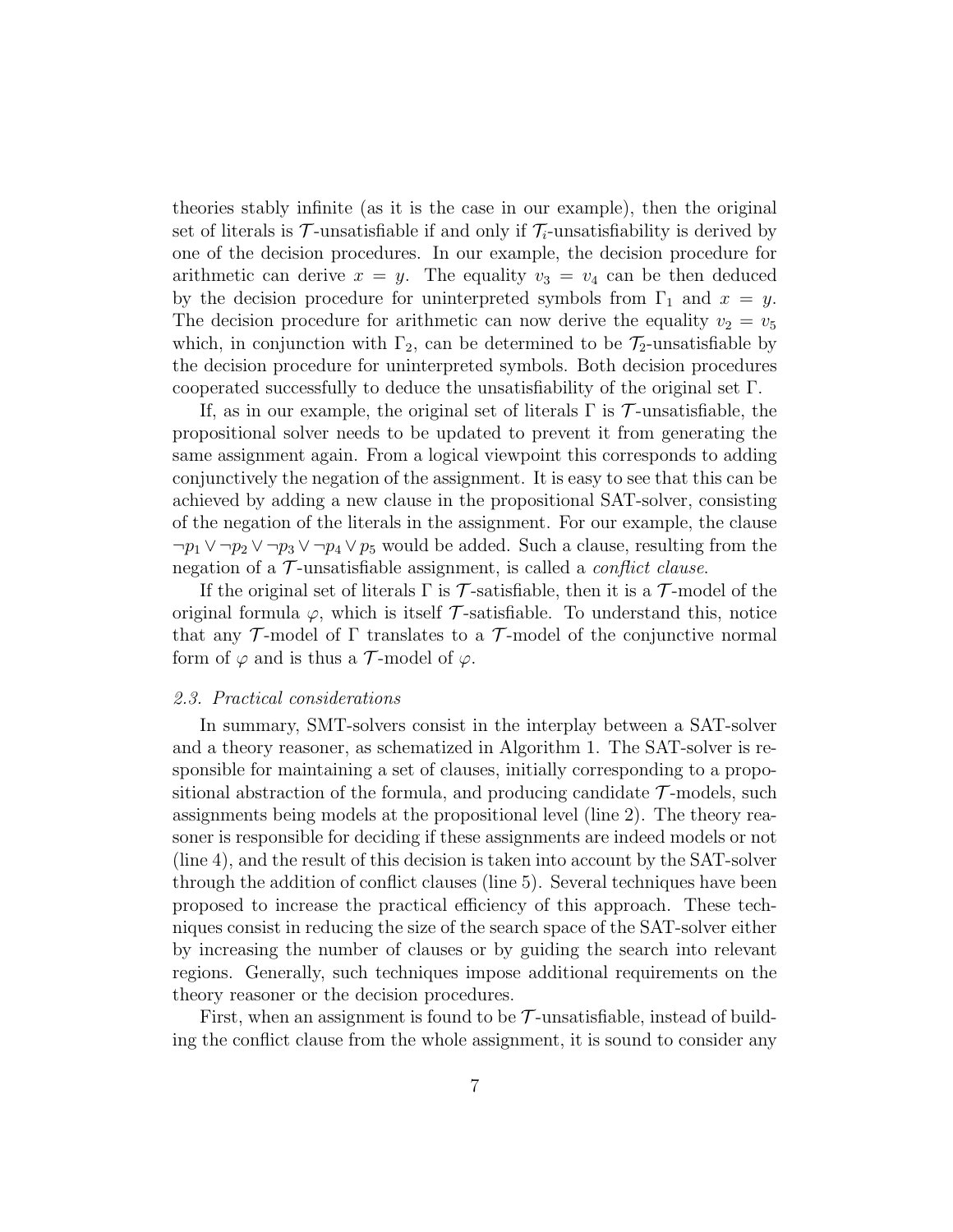```
1 while SAT\_solver\_status() = SAT do
2 assignment := SAT\_solver. assignment;
3 theory_reasoner.set_literals(assignment);
4 if theory reasoner. status() = SAT then return SAT;
5 | SAT_solver.add(theory_reasoner.conflict_clause);
6 end
7 return UNSAT;
```
Algorithm 1: A basic SMT-solver.

 $\mathcal{T}$ -unsatisfiable subset of the assignment. Indeed, a smaller conflict clause results in pruning a larger number of propositional models from the search space of the SAT-solver.

In some cases, the decision procedures, or the combination framework, may be able to generate lemmas from  $\varphi$  that may be useful to guide the search and restrict the search space of the propositional SAT-solver. For instance, assuming t is a term with an integer type, and that the formula  $\varphi$  contains the atoms  $0 < t$  and  $t < 3$ , adding the clause  $\neg 0 < t \vee \neg t < 3 \vee t = 1 \vee t = 2$ introduces indirectly an integer arithmetic property at the propositional level.

Also for efficiency reasons, modern SMT-solvers use theory propagation [29], a technique that allows the theory reasoners to interact tightly with the SAT-solver engine. Internally, the SAT-solver works by extending a (initially empty) partial assignment towards a total assignment either by deducing propositional consequences of the partial assignment (this is called Boolean constraint propagation), or by deciding heuristically the value of an unassigned atom. Decisions may be backtracked when the assignment contradicts a clause, i.e. when a conflict is found. It may thus be valuable to avoid such heuristic decisions if it is possible. In the context of SMT-solvers, this is the role of theory propagation. For instance, assume that the atoms  $x = y$ and  $y = z$  are assigned to true by the SAT-solver, and that  $f(x) = f(z)$  is an unassigned atom. Rather than letting the SAT-solver heuristically decide the value of an arbitrary atom, it may be in practice better to assign true to the atom  $f(x) = f(z)$ , since it is a T-logical consequence of the assignment. The theory reasoner decreases the number of heuristic guesses and, consequently, restricts the search space of the propositional SAT-solver.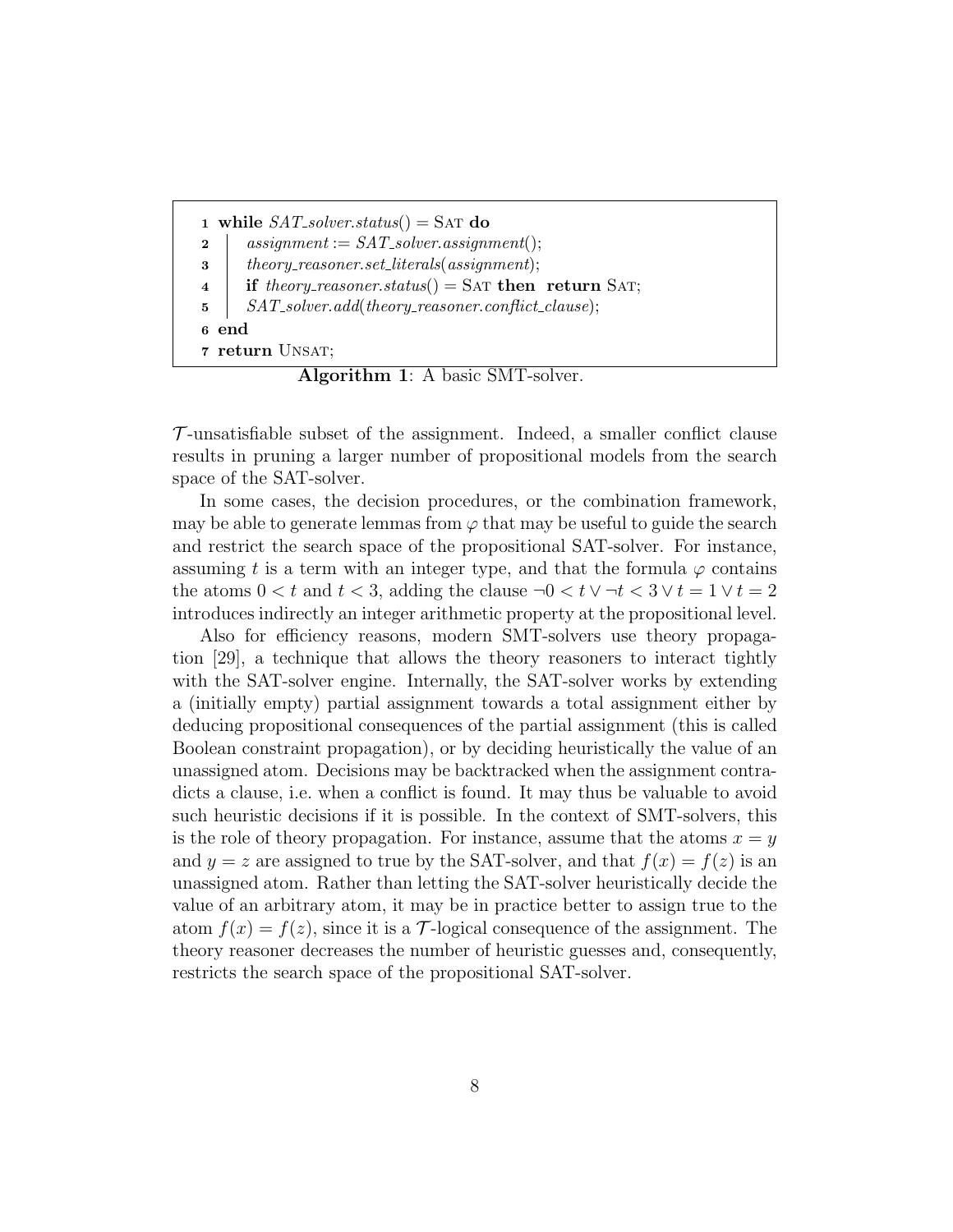#### 3. Soundness and completeness of SMT-solvers

Initially, the formula given as input to the SMT-solver is converted to a conjunctive set of clauses  $S$  (see for instance [3, 32]). The SAT-solver maintains a propositional assignment Γ for this set of clauses. The pair S, Γ thus represents the current state of the solver. The set of rules given in Figure 1 schematizes the possible steps taken by the solver and is described in details in the following. Observe that clauses may be added to the set either by the SAT-solver itself, or by the theory reasoner (based on the propositional assignment from the SAT-solver). The reasoning ends when the SAT-solver concludes that the set of clauses is unsatisfiable, or when the theory reasoner asserts that the propositional assignment is also  $\mathcal{T}$ -satisfiable.

Rule Bool (3) formalizes the update of the propositional assignment by the SAT-solver; Γ' is a new assignment such that  $\Gamma' \cup \{C\}$  is propositionally satisfiable for every clause  $C \in S$ . The assignment is not required to be total; an assumption about assignment totality will be made later. The SAT-solver can also conclude that  $S$  is unsatisfiable using rule UNSAT  $(4)$ .

The addition of new clauses is represented by rule LEARN  $(5)$ . The new clause C may be added by the SAT-solver itself. In that case, C is a propositional consequence of  $S$ . The clause may also be added by the theory reasoner; C should then be a  $\mathcal T$ -logical consequence of the set S, according to the considered theory  $(S \models_{\tau} C)$ . By induction, it is clear that every added clause is a consequence of the original formula, and that the set of clauses is always  $\mathcal T$ -equisatisfiable to the original set of clauses.

When the assignment produced by the SAT-solver is entailing and  $\mathcal{T}$ satisfiable, then the theory solver may conclude that the formula is  $\mathcal{T}$ satisfiable. This is summarized in rule  $SAT(6)$ .

In the present scheme, no assumption is made on the order of application of rules, on how the clause C is generated in LEARN  $(5)$  and on the relation between consecutive assignments from the SAT-solver. This is all left abstract, with side conditions for the soundness and completeness of the SMT-solver.

#### **Theorem 1.** An SMT-solver implementing the rules of Figure 1 is sound.

Proof: Initially, the set of clauses is just a conjunctive normal form of the input formula. We first prove by induction that the set of clauses given to the SAT-solver is always  $\mathcal T$ -equisatisfiable to the input formula. Assume that  $S$  and  $S'$  are the sets of clauses respectively before and after the application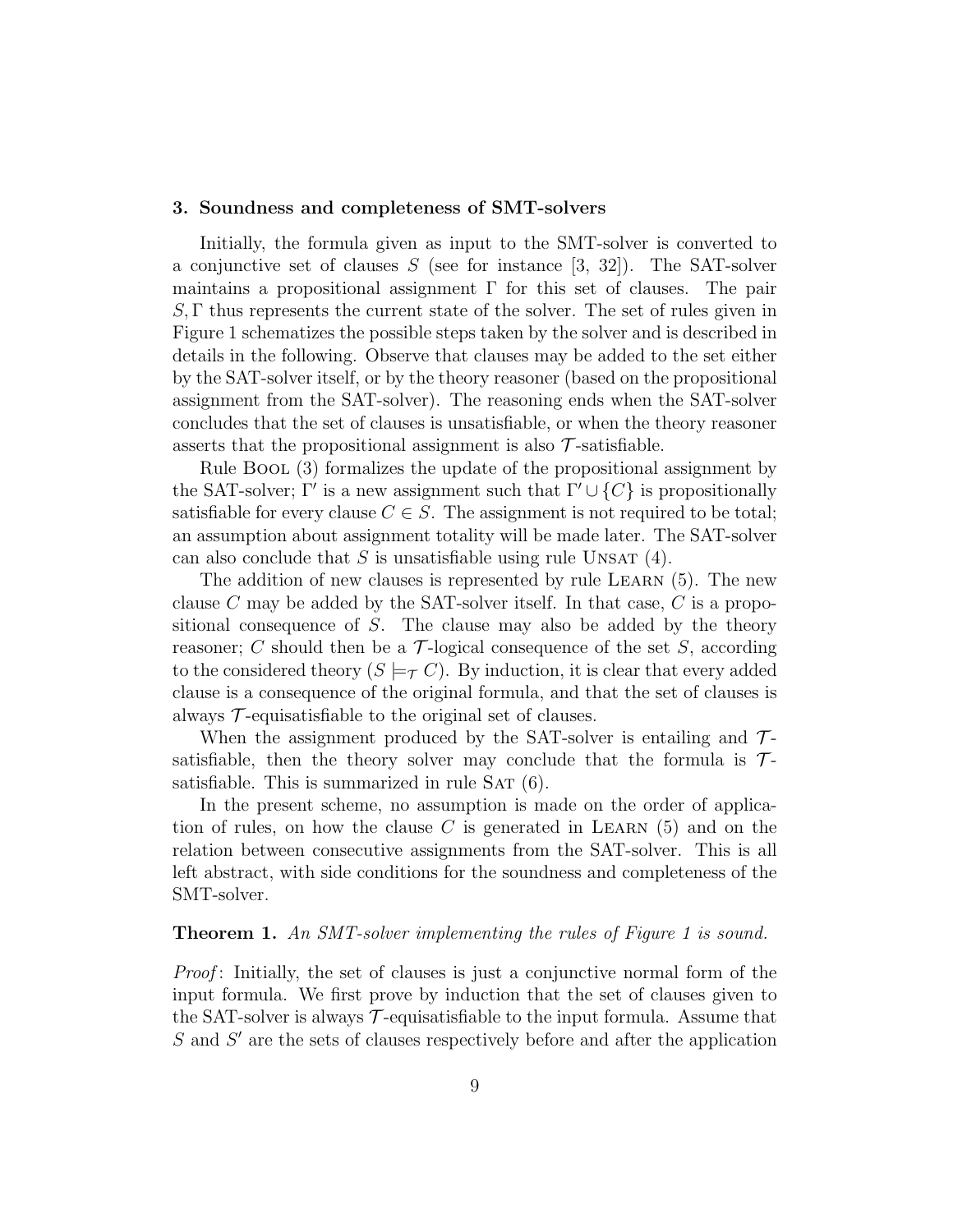Bool: 
$$
\frac{S, \Gamma}{S, \Gamma'}
$$
  $\Gamma'$  is a propositional assignment of S (3)

$$
UNSAT: \quad \frac{S, \Gamma}{UNSAT} \qquad S \text{ is propositionally unsatisfiable} \tag{4}
$$

$$
\text{LEARN:} \quad \frac{S, \Gamma}{S \cup \{C\}, \Gamma} \qquad S \models_{\mathcal{T}} C \tag{5}
$$

SAT: 
$$
\frac{S, \Gamma}{\text{SAT}(\Gamma)}
$$
  $\Gamma$  is entailing and  $\mathcal{T}$ -satisfiable (6)

Figure 1: Rules representing the execution of an SMT-solver

of a rule of Figure 1. The sets  $S$  and  $S'$  only differ when rule LEARN  $(5)$ is applied. In that case  $S' = S \cup \{C\}$ , with  $S \models_{\mathcal{T}} C$ . Thus S' is a  $\mathcal{T}$ logical consequence of S; conversely, since S' contains S, S is also a  $\mathcal{T}$ -logical consequence of S'. In other words S and S' are  $\mathcal T$ -logically equivalent. By induction, the set of clauses is always  $\mathcal{T}$ -logically equivalent to the original set of clauses, and thus  $\mathcal T$ -equisatisfiable to the input formula.

If the SAT-solver concludes to the propositional unsatisfiability of the set of clauses (using rule UNSAT  $(4)$ ), the initial set of clauses and the input formula are unsatisfiable.

If rule SAT (6) is applied, then there exists a  $\mathcal T$ -satisfiable entailing assignment  $\Gamma$  of the set of clauses S. Assume M is a  $\mathcal T$ -model of  $\Gamma$ . Since  $\Gamma$ is a propositional model of  $S$ ,  $\mathcal M$  is a model of every clause in S. The set of clauses S, like the original formula, is thus satisfiable.  $\Box$ 

Notice that the assumption in rule Learn (5) is very permissive. It holds notably for propositional learning, a technique used inside SAT-solvers, where the new clause  $C$  is obtained by propositional resolution of clauses in S, guided by a conflict analysis procedure known as the FUIP (First Unique Implication Point) computation [39]. It also holds for conflict clauses from the theory reasoner where the clause  $C$  is the disjunction of the negation of literals in a  $\mathcal T$ -unsatisfiable subset of the assignment  $\Gamma$  ( $\mathcal T$  being the considered theory). Some further assumptions are however required to prove the completeness of an SMT-solver implementing the rules of Figure 1.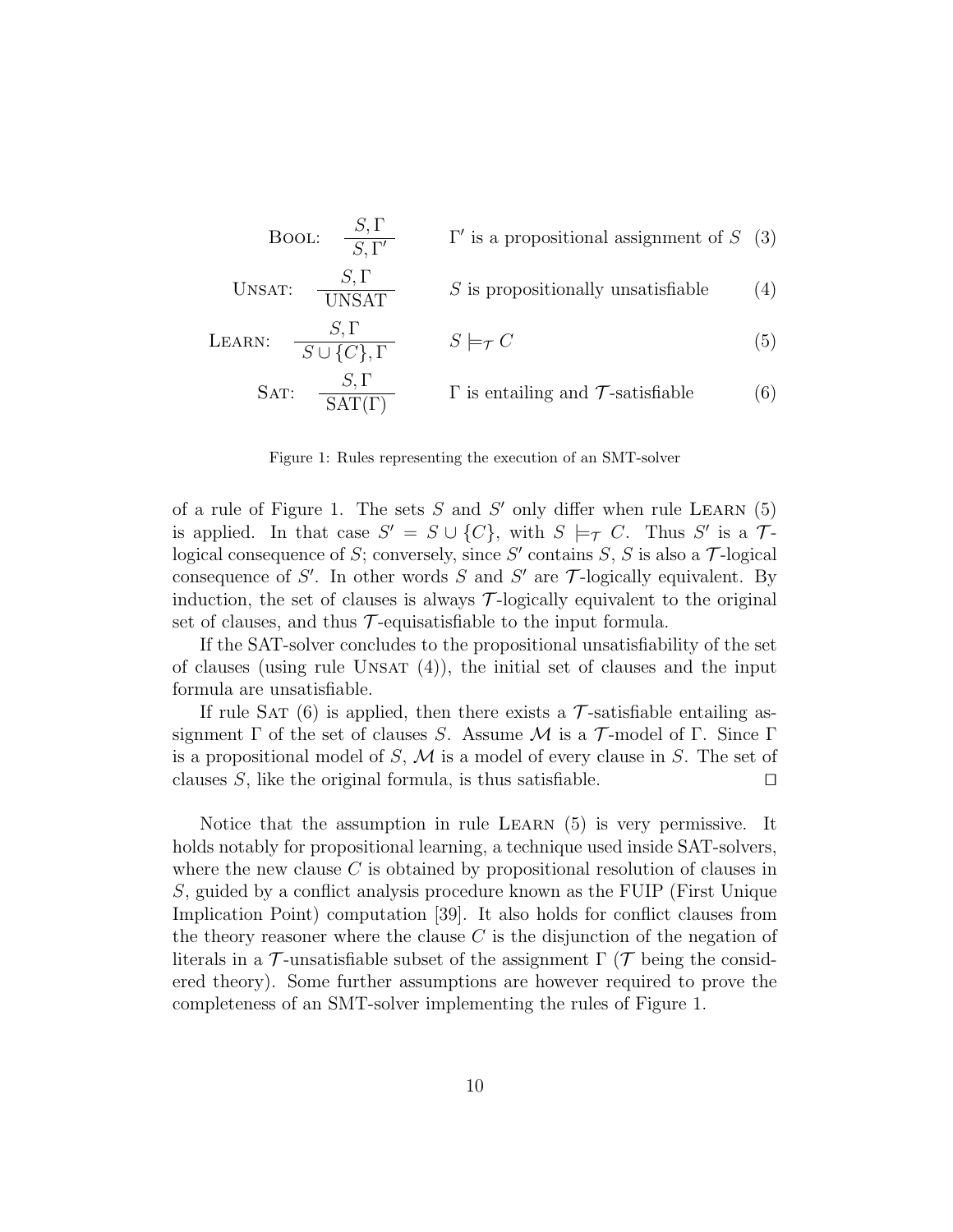**Theorem 2.** An SMT-solver implementing the rules of Figure 1 is complete (eventually terminates on a SAT or UNSAT state) provided that

- on any set of clauses, the SAT-solver will eventually either
	- provide an entailing assignment
	- or conclude to the unsatisfiability of the set of clauses with rule Un-SAT  $(4)$ ;
- the atoms of the clauses added in rule LEARN  $(5)$  belong to a finite set that is fixed a priori for the whole run of the SMT-solver;
- for any state  $S, \Gamma$  where  $\Gamma$  is entailing, either rule SAT (6) is applied or rule LEARN  $(5)$  is applied, with C not being a propositional consequence of Γ.

*Proof*: If the run is finite then it should end either with rule SAT  $(6)$  or rule UNSAT  $(4)$ . This is proved by contradiction. Assume the run is finite but does not terminates on an UNSAT or SAT state. Then the ending state is of the form S, Γ. The first assumption implies that  $\Gamma$  is entailing. Since  $\Gamma$ is entailing, the last assumption ensures either that

- the new state is SAT (with the application of rule SAT  $(6)$ ) or
- the rule LEARN  $(5)$  is applied and introduces a clause C that is not a propositional consequence of Γ.

The first option is not possible, since it contradicts the hypothesis that the ending state is not a SAT state. The second option is also not possible, since this would change the set S, and contradicts the fact that  $S, \Gamma$  is the ending state.

Assume now that the run is infinite. The set of atoms that are or will be present in the set of clauses is finite, thanks to the second assumption. The set of possible different clauses is also finite. At some point no new clause will be added to the set of clauses  $S$  by rule LEARN  $(5)$ , and the SAT-solver will eventually provide an entailing assignment  $\Gamma$ . The rule SAT (6) being an ending rule, the next rule will be rule LEARN  $(5)$ , and a clause C will be generated. Since C already belongs to the set of clauses and  $\Gamma$  is entailing, then C is a logical consequence of  $\Gamma$  which contradicts the last assumption of the theorem.  $\Box$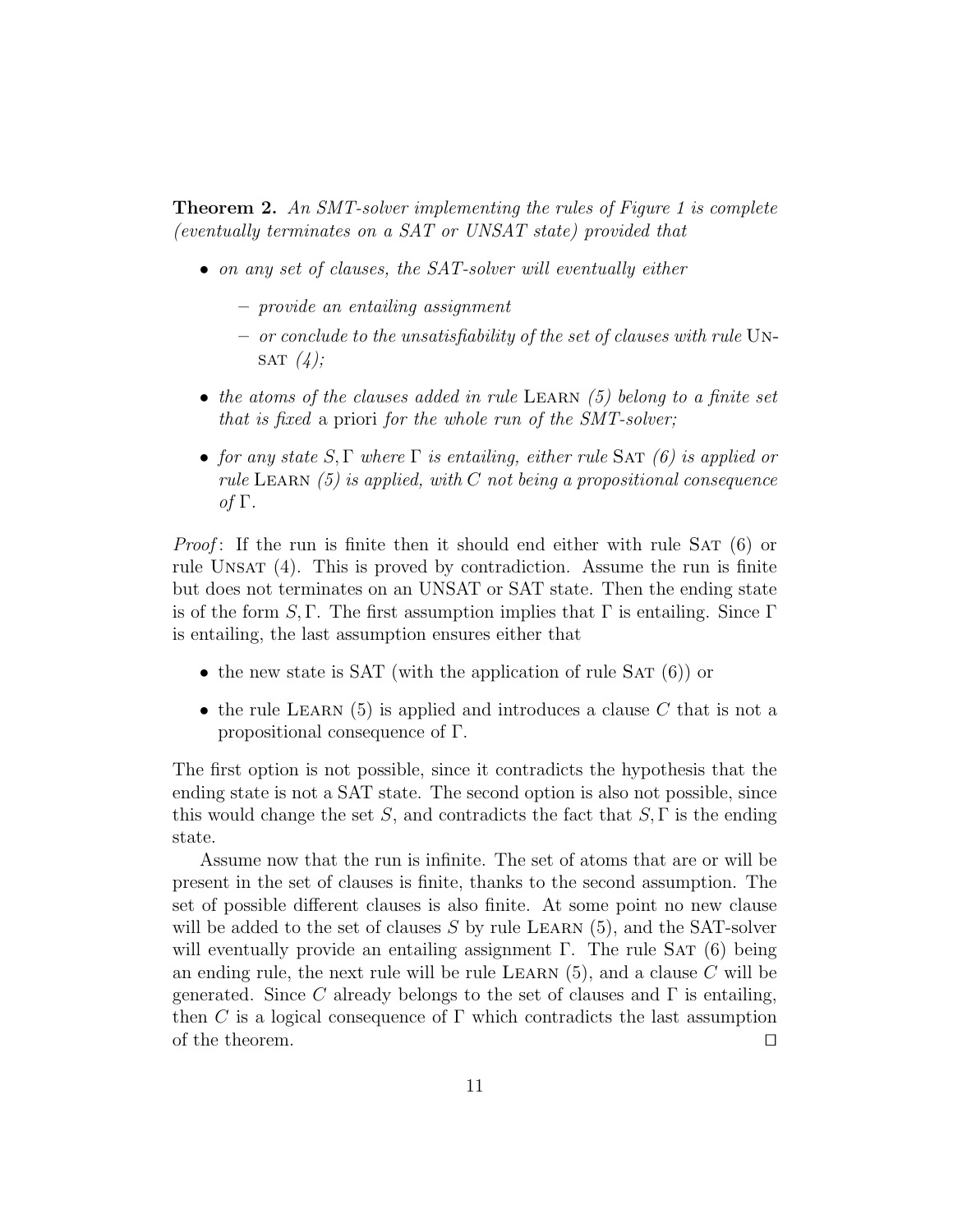The three requirements in the above theorem are reasonable. The first requirement is on the SAT-solver: on any set of clauses, it should decide that it is unsatisfiable, or provide a total (and thus entailing) assignment. This requirement is fulfilled by existing tools [26, 16]. The two remaining requirements are related to the theory reasoner and are discussed in the next section.

## 4. Combination of theories and propositional reasoning

The previous framework can easily be instantiated to common approaches of combinations of theories. We here discuss these approaches, beginning with the original combination schema [27, 37], and a practical implementation based on arrangement guessing by the SAT-solver called Delayed Theory Combination [10]. In Section 4.2, we review another presentation of the original schema [27] based on equality propagation, and an implementation refinement referred as Splitting on Demand [5]. Finally we introduce the new schema that propagates equalities that are either deduced or generated by generalizing models.

## 4.1. Nelson-Oppen and arrangements

As discussed in Section 2.2, to study the  $\mathcal T$ -satisfiability of a set of literals  $\Gamma$ , where the theory  $\mathcal T$  is the union of the two disjoint stably infinite<sup>1</sup> theories  $\mathcal{T}_1$  and  $\mathcal{T}_2$ , one traditionally first build a separation  $(\Gamma_1, \Gamma_2)$  such that  $\Gamma_1 \cup \Gamma_2$ is T-equisatisfiable to Γ, and  $\Gamma_1$  only contains interpreted symbols from  $\mathcal{T}_1$ (similarly for  $\Gamma_2$ ). The separation ensures that the only shared symbols between  $\Gamma_1$  and  $\Gamma_2$  are variables and the equality predicate. Those shared variables play a special role in the combination. An arrangement  $A$  of a set of shared variables is a set that contains either an equality  $X = Y$  or an inequality  $X \neq Y$  for every pair of variables X, Y in the set.

Assume for instance we want to study the  $\mathcal T$ -satisfiability of the separation

$$
\Gamma_1 = \{x \le 2, 0 < x, v_1 = 1, v_2 = 2\} \\
\Gamma_2 = \{f(x) \ne f(v_1), f(x) \ne f(v_2)\}\n\tag{7}
$$

<sup>1</sup>Disjointness and stably infiniteness are sufficient conditions for the easy combination of two theories. Those conditions are not necessary (see for instance [17, 38]), but for simplicity, we assume those conditions are met.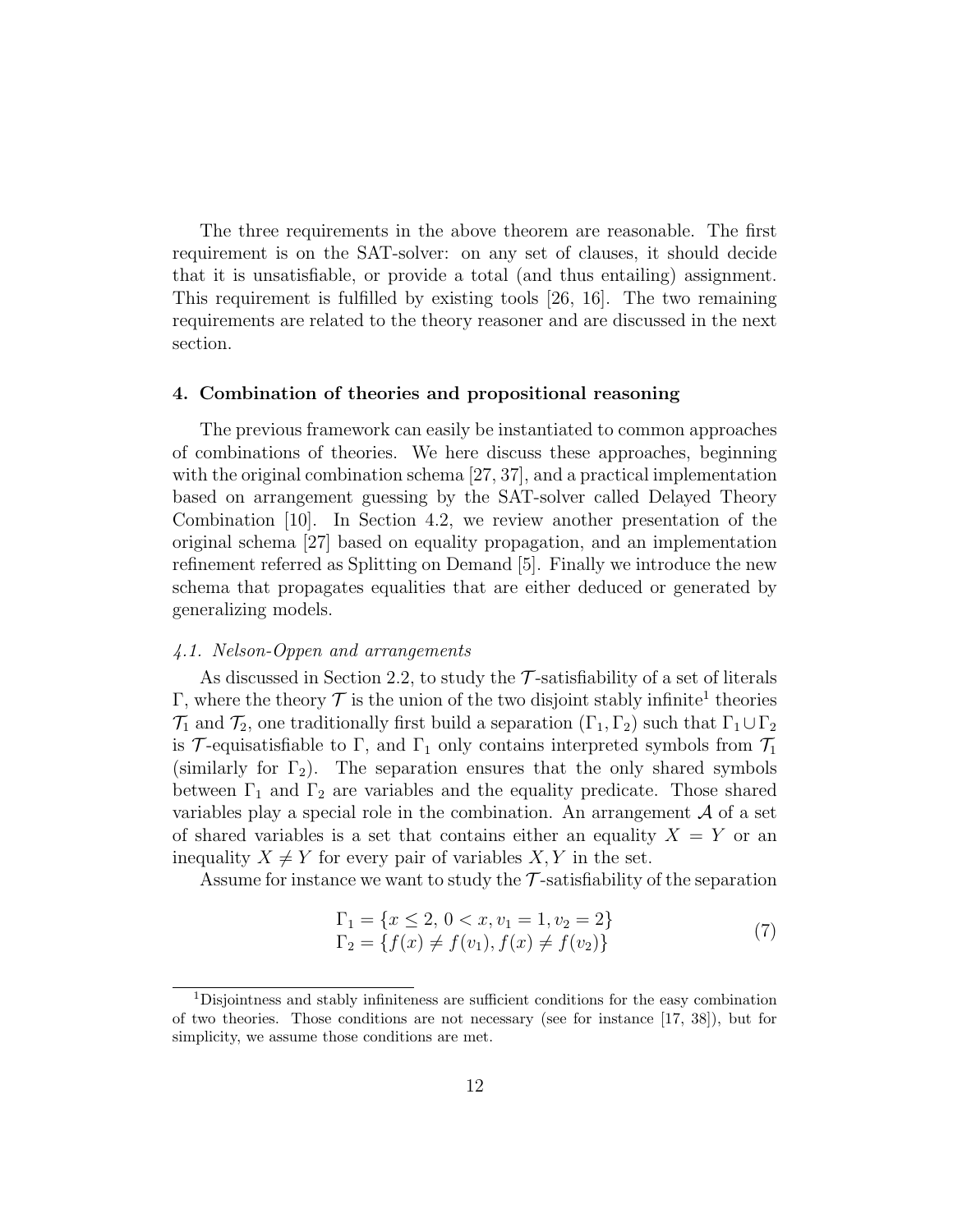where  $\mathcal T$  is the union of the theory of linear arithmetic on integer and the theory of uninterpreted symbols. The shared variables are  $\{x, v_1, v_2\}$ . There exists five arrangements for those variables:  $\mathcal{A}_1 = \{x \neq v_1, x \neq v_2, v_1 \neq v_2\},\$  $\mathcal{A}_2 = \{x = v_1, x \neq v_2\}, \, \mathcal{A}_3 = \{x \neq v_1, x = v_2\}, \, \mathcal{A}_4 = \{x \neq v_1, v_1 = v_2\},$  $\mathcal{A}_5 = \{x = v_1, x = v_2\}$  (redundant (in)equalities have been ignored).

The Nelson-Oppen combination scheme (see for instance [27, 37]) is based on the following theorem. This result reduces the  $\mathcal{T}$ -satisfiability problem of a set of literals to  $\mathcal{T}_1$ -satisfiability and  $\mathcal{T}_2$ -satisfiability problems:

**Theorem 3.** Let  $\mathcal{T}$  be the union of the disjoint and stably infinite theories  $\mathcal{T}_1$  and  $\mathcal{T}_2$ . A separation  $\Gamma_1 \cup \Gamma_2$  — where  $\Gamma_1$  only contains symbols from  $\mathcal{T}_1$ , the equality symbol and variables; similarly for  $\Gamma_2$  — is T-satisfiable if and only if there exists an arrangement A of the shared variables between  $\Gamma_1$  and  $\Gamma_2$  such that  $\mathcal{A} \cup \Gamma_1$  is  $\mathcal{T}_1$ -satisfiable and  $\mathcal{A} \cup \Gamma_2$  is  $\mathcal{T}_2$ -satisfiable.

*Proof*: Let V be the set of shared variables between  $\Gamma_1$  and  $\Gamma_2$ .

The condition is necessary. Let  $\mathcal I$  be a  $\mathcal T$ -model of  $\Gamma_1 \cup \Gamma_2$ . This interpretation  $\mathcal I$  perfectly defines an arrangement  $\mathcal A$  of V, and  $\mathcal I$  is a model of  $\mathcal{A} \cup L_1 \cup L_2$ , and so of  $\mathcal{A} \cup L_i$  for  $i = 1, 2$ .

To prove that the condition is sufficient, assume that  $\mathcal{A} \cup \Gamma_1$  is  $\mathcal{T}_1$ satisfiable and  $\mathcal{A} \cup \Gamma_2$  is  $\mathcal{T}_2$ -satisfiable. Since  $\mathcal{T}_i$  is a first-order stably infinite theory for  $i = 1, 2$ , there exists an interpretation  $\mathcal{I}_i$  on a domain  $D_i$ of cardinality  $\aleph_0$  that makes true  $\mathcal{A} \cup L_i$ . Since both interpretations are models of  $A$  and since both domains have the same cardinality, it is possible to build a bijection b from  $D_2$  to  $D_1$  such that  $b(\mathcal{I}_2[x]) = \mathcal{I}_1[x]$  for every shared variable  $x \in V$ . The interpretation  $\mathcal I$  is defined on domain  $D_1$ . For every function symbol f in  $\mathcal{T}_1$ , we define  $\mathcal{I}[f] = \mathcal{I}_1[f]$ , and similarly for predicate symbols in  $\mathcal{T}_1$  and shared variables in V. For every function symbol f of arity n in  $\mathcal{T}_2$ , we define  $\mathcal{I}[f]$  such that, for any  $d_1, \ldots, d_n \in D_1$ ,  $\mathcal{I}[f](d_1,\ldots,d_n) = b(\mathcal{I}_2[f](b^{-1}(d_1),\ldots,b^{-1}(d_n))),$  and similarly for predicate symbols. *I* is a  $\mathcal{T}$ -model of  $\mathcal{A} \cup \Gamma_1 \cup \Gamma_2$ , and thus of  $\Gamma_1 \cup \Gamma_2$ .

For the example (7),  $\mathcal{A}_1 \cup \Gamma_1$ ,  $\mathcal{A}_4 \cup \Gamma_1$  and  $\mathcal{A}_5 \cup \Gamma_1$  are unsatisfiable in the theory of linear arithmetic on integer. For the remaining arrangements,  $\mathcal{A}_2 \cup \Gamma_2$  and  $\mathcal{A}_3 \cup \Gamma_2$  are unsatisfiable according to the theory of uninterpreted symbols. Every arrangement leads to unsatisfiability in one or the other theory (or both), and indeed,  $\Gamma_1 \cup \Gamma_2$  is unsatisfiable in the union of theories.

The same approach can be used for the example in Section 2; for instance, an arrangement for the set of variables  $\{v_1, v_2, v_3, v_4, v_5, x, y\}$  could be  $\{v_1 =$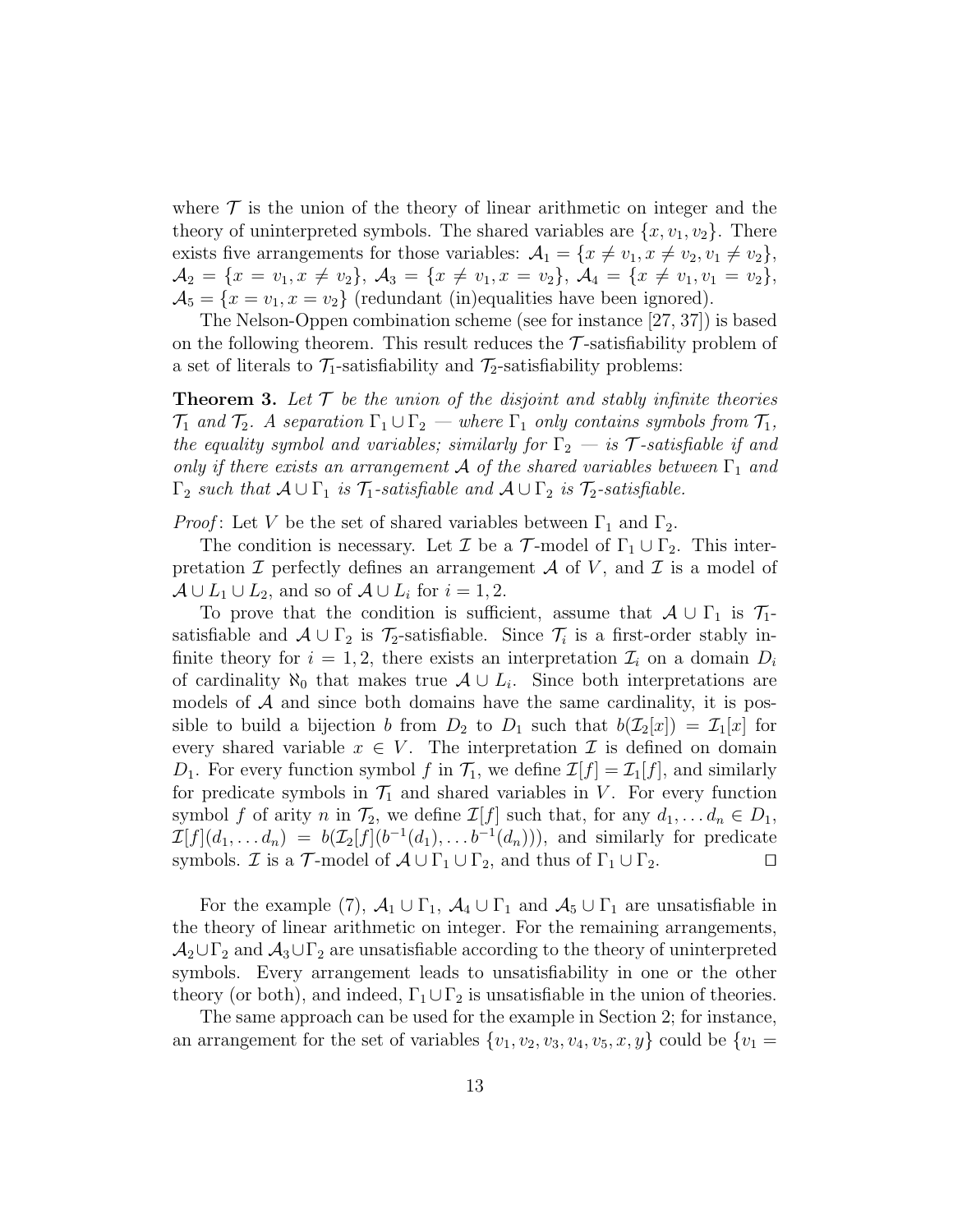$v_2, v_1 \neq v_3, v_3 = v_4, v_4 = v_5, x \neq v_1, x \neq v_3, x = y$  (redundant (in)equalities have been ignored). However enumerating all arrangements here already becomes difficult. For seven variables, in our toy example, there are already 877 different arrangements. The number of arrangements (i.e. the number of partitions, known as the Bell numbers) grows faster than exponentially with respect to the size of the set of variables. The naive approach — that is, extensively testing all arrangements — is thus only tractable for very small problems.

However the approach called *Delayed Theory Combination* (see [10]) is a successful and simple technique that delegates the job of enumerating arrangements to the SAT-solver. The formula is purified<sup>2</sup> before it is given to the SAT-solver, and the (entailing) total assignments from the SAT-solver should give a truth-value to every equality between shared variables. The SAT-solver implements rule Bool (3) when it generates an assignment and rule Unsat (4) when it cannot build such an assignment. The assignment is then given to every decision procedure in the theory reasoner; each decision procedure only picks among the assignment the set of literals that are relevant to the corresponding theory. This technique is implemented in several state of the art SMT-solvers. When given a total assignment Γ, one decision procedure can conclude that its set is unsatisfiable and then it returns a conflict clause of the form  $\bigvee_{\ell \in \gamma} \neg \ell$  where  $\gamma$  is an unsatisfiable subset of  $\Gamma$ ; this clause is obviously not a logical consequence of  $\Gamma$  and is used to implement rule Learn (5). In the other case, every decision procedure concludes that its set is satisfiable, and  $\Gamma$  is also satisfiable in the combination of theories since every (entailing) total assignment contains an arrangement. Rule  $SAT(6)$  is thus instantiated. According to Section 3, the approach is thus sound and complete.

# 4.2. Nelson-Oppen and deduced disjunctions of equalities

Another practical way is to build the arrangement using disjunctions of equalities deduced from the independent theories. Instead of guessing the arrangement, the decision procedures impose constraints on arrangements that may satisfy all theories in the combination. A first example of this technique has been given in Section 2.2, where the unsatisfiability of the separation

<sup>2</sup>Purification ensures every atom contains interpreted symbols from only one theory. It has the same effect than building a separation, but it is done once and for all in the original formula and not on successive assignments.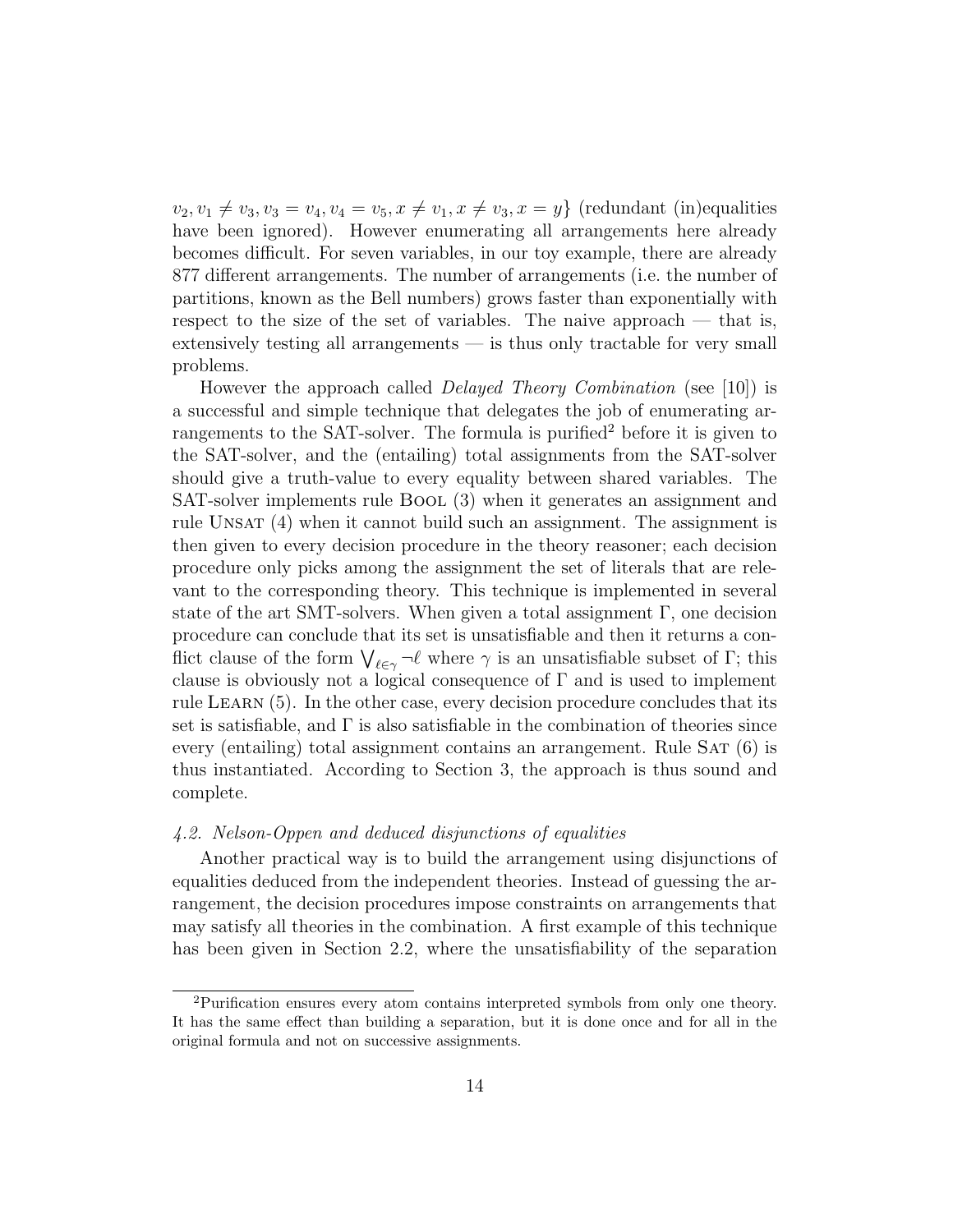for the set of literals (2) is deduced by the exchange of deduced equalities between the decision procedure for linear arithmetic on real numbers and the one for uninterpreted symbols. The simplicity of this case is due to the convexity of the theories in the combination: if a disjunction of equalities can be deduced by a convex theory, there exists an equality in the disjunction that can also be deduced.

Not all theories are convex, and for instance linear arithmetic on integers is not. In example (7) no equality can be deduced from either  $\Gamma_1$  or  $\Gamma_2$ . However,  $x = v_1 \vee x = v_2$  is a logical consequence of  $\Gamma_1$  according to linear arithmetic on integers. Splitting on the equalities in this disjunction quickly shows that the  $\Gamma_1 \cup \Gamma_2$  is unsatisfiable in the combination of the theories.

The completeness of the approach using deduced disjunctions of equalities is guaranteed by the following theorem. Informally, it states that if a set of literals is satisfiable in two disjoint (stably-infinite) theories  $\mathcal{T}_1$  and  $\mathcal{T}_2$ , and no disjunction of equalities can be deduced from either  $\mathcal{T}_1$  or  $\mathcal{T}_2$ , then it is satisfiable in  $\mathcal{T} = \mathcal{T}_1 \cup \mathcal{T}_2$ . Consequently, completeness of a cooperation of decision procedures can be obtained by exhaustively exchanging disjunctions of equalities between the decision procedures (instead of checking all arrangements).

**Theorem 4.** Assume  $\Gamma_1$  is  $\mathcal{T}_1$ -satisfiable,  $\Gamma_2$  is  $\mathcal{T}_2$ -satisfiable, but  $\Gamma_1 \cup \Gamma_2$  is not T-satisfiable. Then there exists a disjunction of equalities  $\Delta = \bigvee_{i=1}^{n} x_i =$  $y_i)$  (where  $x_i$  and  $y_i$  are shared variables) such that

- $\Gamma_1 \models_{\mathcal{T}_1} \Delta$  and  $\Gamma_2 \not\models_{\mathcal{T}_2} x_i = y_i$  for each i such that  $1 \leq i \leq n$ ;
- or  $\Gamma_2 \models_{\mathcal{T}_2} \Delta$  and  $\Gamma_1 \not\models_{\mathcal{T}_1} x_i = y_i$  for each i such that  $1 \leq i \leq n$ .

*Proof*: Let  $S_1$  be the set of all equalities  $x = y$  such that  $\Gamma_1 \models_{\mathcal{T}_1} x = y$ , and  $S_2$  be the set of all equalities  $x = y$  such that  $\Gamma_2 \models_{\mathcal{T}_2} x = y$ . Assume  $x_1 = y_1$ belongs to  $S_1$  but not to  $S_2$ : then the required new deduced disjunction of equalities can simply be this single equality (and similarly for an equality that belong to  $S_2$  but not  $S_1$ ). It remains to consider  $S_1 = S_2$ . The set  $S_1$ (or equivalently  $S_2$ ) is extended to form an arrangement A by adding  $x \neq y$ to  $S_1$  whenever  $x = y$  does not belong to  $S_1$ . According to Theorem 3,  $\mathcal{A} \cup \Gamma_1$ is  $\mathcal{T}_1$ -unsatisfiable or  $\mathcal{A} \cup \Gamma_2$  is  $\mathcal{T}_2$ -unsatisfiable since  $\Gamma_1 \cup \Gamma_2$  is  $\mathcal{T}$ -unsatisfiable. Assume that  $\mathcal{A} \cup \Gamma_1$  is  $\mathcal{T}_1$ -unsatisfiable (the other case is handled similarly). Then  $\Gamma_1 \models_{\tau_1} \bigvee_{x \neq y \in \mathcal{A}} x = y$  and by construction  $\Gamma_2 \not\models x = y$  if  $x \neq y$  belongs to  $\mathcal A$ .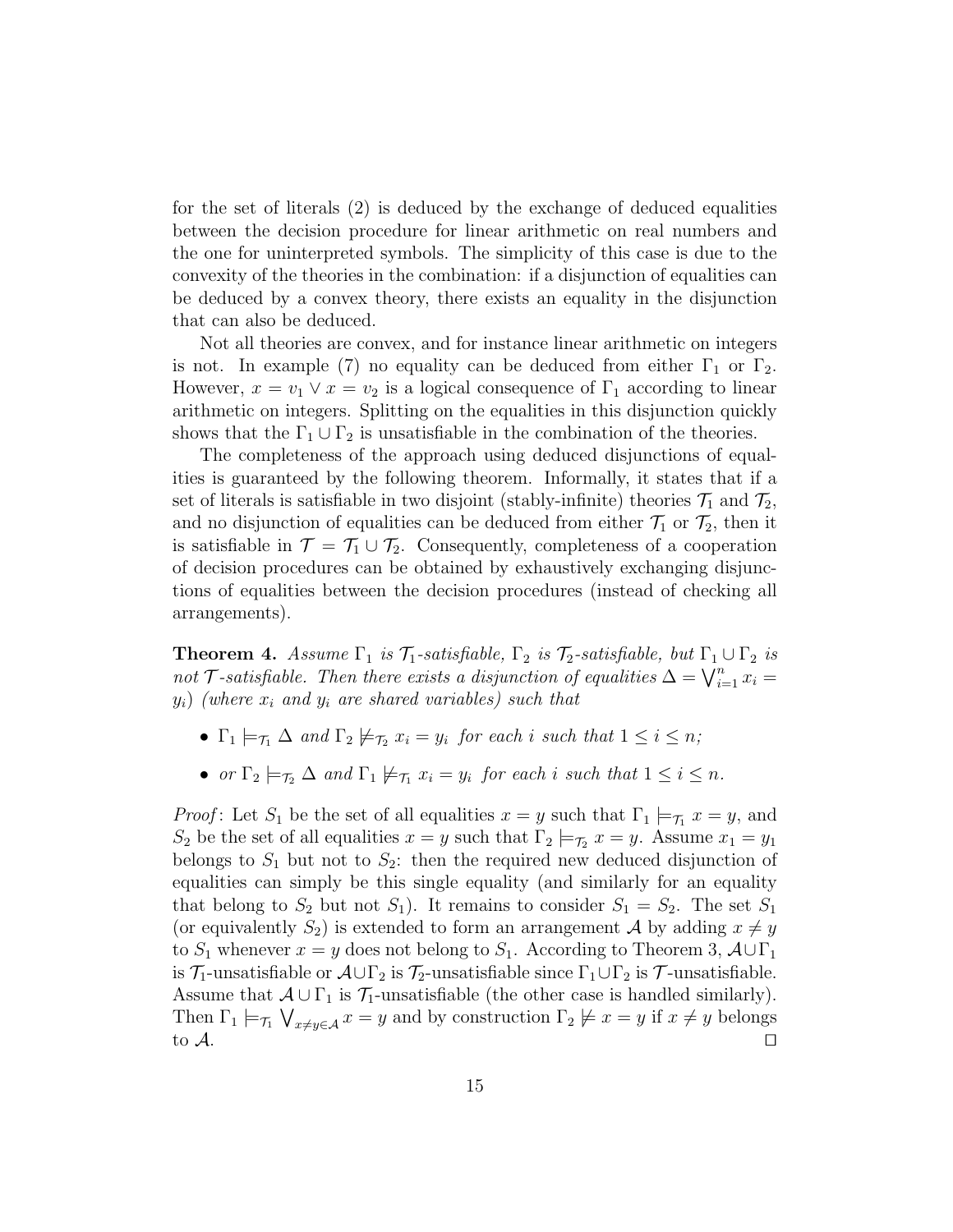The application of the previous result requires splitting at the theory level. Assume  $\Gamma_1 \models_{\tau_1} \bigvee_{i=1}^n x_i = y_i$ . Then, for every  $i, \Gamma_2 \cup \{x_i = y_i\}$  is checked for satisfiability. If there exists i such that  $\Gamma_2 \cup \{x_i = y_i\}$  is satisfiable, there may also exists another disjunction of equalities  $\bigvee_{i=1}^{n'} x'_i = y'_i$  such that  $\Gamma_2 \cup \{x_i = y_i\} \models \bigvee_{i=1}^{n'} x'_i = y'_i$ . This new disjunction would also imply some splitting. Eventually no more disjunction of equalities will be generated and both theories in the combination will conclude that their respective set of literals (plus the equalities coming from the case splittings) are satisfiable, or a conflict will occur and it will be required to backtrack on the case splits to examine every choice.

If case splitting and backtracking is realised inside the theory reasoner for the combination of theories, the theory reasoner is complete by itself. When given an entailing assignment  $\Gamma$  from the SAT-solver, it will either conclude to the  $\mathcal T$ -satisfiability of the assignment ( $\mathcal T$  being the considered combination of theories), or it returns a conflict clause of the form  $\bigvee_{\ell \in \gamma} \neg \ell$ where  $\gamma$  is an unsatisfiable subset of Γ; once again, this clause is obviously not a logical consequence of Γ. No new atom is generated by the process, and all conditions are met for Theorems 1 and 2 to be applicable. The approach is sound and complete.

Some theories are particularly appropriate for the above method. For instance, no splitting is required when combining convex theories only. Many useful theories are convex, and notably linear arithmetic on the real numbers, and the theory of uninterpreted functions. Among the non-convex theories one finds the theory of linear arithmetic on the integers, and the theory of arrays.

In presence of non-convex theories, handling case splittings at the theory level may be difficult, and also inefficient. Usually this work is preferably delegated to the SAT-solver. This technique is referred as Splitting on Demand [5]. In such a case, rather than splitting on a disjunction  $\bigvee_{i=1}^{n} x_i = y_i$  that is a  $\mathcal{T}_i$ -logical consequence of the set of literals  $\Gamma_i$ , a new clause  $\bigvee_{j=1}^{n} x_j = y_j \vee \bigvee_{\ell \in \Gamma_i} \neg \ell$  is added to the SAT-solver. Most preferably, only the literals  $\ell \in \Gamma_i$  that are required to imply the disjunction of equalities are included in the clause, so that the added clause subsumes many other clauses that would be generated in similar cases.

In contrast to Delayed Theory Combination and splitting inside the theory reasoner, handling case splitting through the SAT-solver may introduce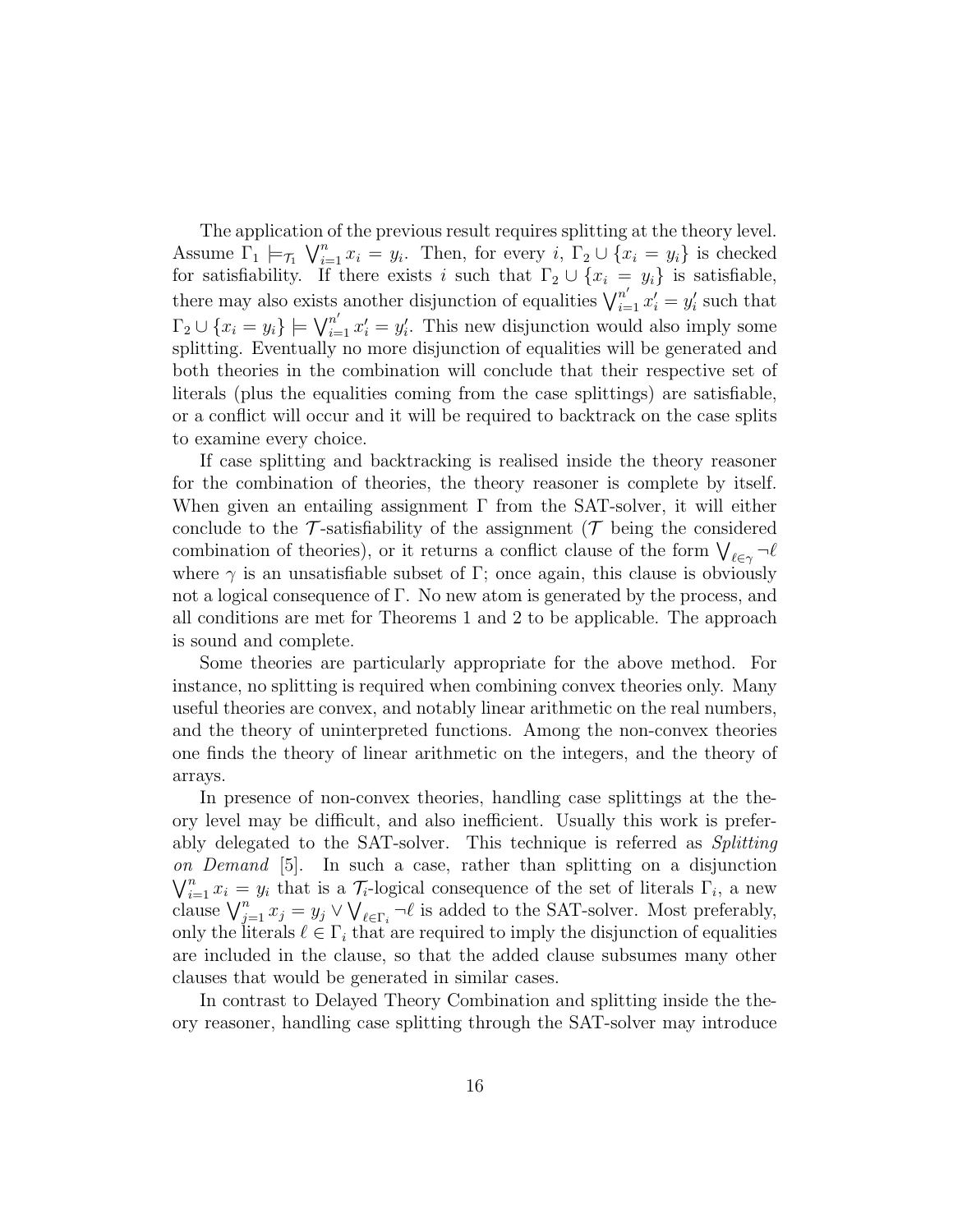new atoms, namely new equalities between terms of the formula. However, since there are only a finite number of terms in the original formula, and thus a finite number of possible equalities between terms from the original formula, the second assumption of Theorem 2 is fulfilled. For the last assumption to be fulfilled, it is sufficient to require from the theory reasoner that, if it is not able to state if the assignment is  $\mathcal{T}$ -satisfiable or not, it should at least provide a deduced clause. According to Theorem 4 such a clause exists whenever the assignment is  $\mathcal{T}$ -unsatisfiable; this clause is not a propositional consequence of the assignment. If the decision procedures are complete with respect to the deduction of disjunction of equalities, the SMT-solver is sound and complete.

For some theories (and in particular, for linear arithmetic over the integer) it is not easy to be complete for the deduction of disjunction of equalities (see for instance [22]). Moreover some decision procedures for convex theories are not easily tweaked to produce equalities between variables. The next section presents another way to ensure completeness of SMT-solvers in those cases.

#### 4.3. Introducing model equalities

The method we present here and in the following sections is suitable for decision procedures that are not able to deduce disjunctions of equalities, or that are not complete with respect to deduction of (disjunctions of) equalities. We assume they are however able to find a concrete model for a set of constraints, i.e. literals. As an example, it means that a decision procedure for integer linear arithmetic is able to find a mapping from variables to integers such that all constraints are satisfiable. Many decision procedures inherently have such a capability.

Assume that an assignment  $\Gamma$  provided by the SAT-solver produces (pure) literals  $\Gamma_1$  and  $\Gamma_2$  to be handled by theory reasoners for  $\mathcal{T}_1$  and  $\mathcal{T}_2$  respectively. Assume also that  $\Gamma_1$  is  $\mathcal{T}_1$ -satisfiable, and  $\Gamma_2$  is  $\mathcal{T}_2$ -satisfiable. Finally assume that all generated disjunctions of equalities have been handled as in the previous subsection. The theory reasoners that are not complete with respect to deduction of (disjunctions of) equalities should then compute a model, and generate the equalities between shared variables that correspond to the model and that do not already belong to  $\Gamma$ . Those equalities are then given to the other decision procedure, as if they were in the original assignment. Those equalities may themselves force the other decision procedure to deduce or produce other equalities. Eventually no more equality is shared. If a conflict occurs, the theory reasoner for  $\mathcal{T}_i$  generates a conflict clause C of the form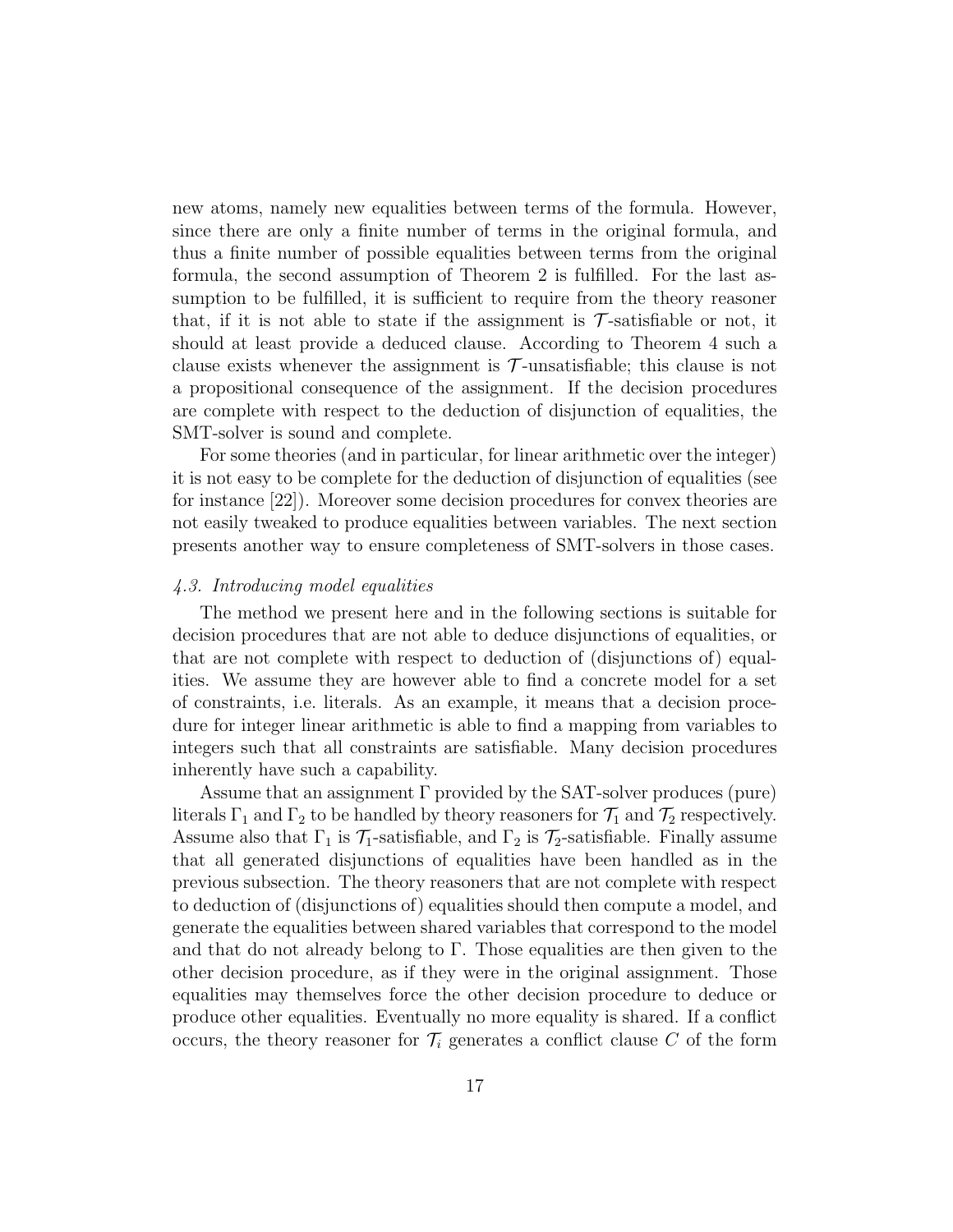$\bigvee_{\ell \in \gamma} \neg \ell$  where  $\gamma$  is a  $\mathcal{T}_i$ -unsatisfiable subset of  $\Gamma \cup \Gamma'$  with  $\Gamma'$  being the set of all generated equalities. This clause is added to the set of clauses handled by the SAT-solver. It may contain atoms (equalities) coming from models. If it does not, it is conflicting in the sense that  $\Gamma \cup \{C\}$  is unsatisfiable. If it does, it is obviously not a propositional consequence of Γ. The atoms generated here once again all belong to a finite set that is known a priori, namely the set of all equalities between two terms in the original formula.

If no conflict occurs, then  $\Gamma \cup \Gamma'$  contains equalities between any two shared variables that are equal according to the model. Conversely, if an equality between two shared variables does not belong to  $\Gamma \cup \Gamma'$ , it has not been guessed nor deduced by the decision procedures in the combination. If we assume every decision procedure is either complete with respect to the generation of disjunction of equalities, or that it generates model equalities, one can conclude that the two theories agree that, if no equality between two shared variables exists in  $\Gamma \cup \Gamma'$ , they should be different. An arrangement A can thus be built from the equalities in  $\Gamma \cup \Gamma'$ , augmented by the maximum number of inequalities between shared variables.  $\mathcal{A} \cup \Gamma_1$  is  $\mathcal{T}_1$ -satisfiable and  $\mathcal{A}\cup\Gamma_2$  is  $\mathcal{T}_2$ -satisfiable. Rule SAT (6) can be applied and the third assumption of Theorem 2 is fulfilled. The approach is sound and complete. Sections 6 and 7 contain two examples illustrating this approach, using the algorithm presented in Section 5.

## 5. An algorithm for Nelson-Oppen with model-equalities

Algorithm 2 provides a high level pseudo-code of the Nelson and Oppen framework with model equalities, as described in Section 4.3. We assume that the propositional satisfiability solver can incorporate new literals on-the-fly (corresponding to constraints that are not in the original formula). This capability is also required for the splitting on demand approach described in Section 4.2. The presented algorithm also gives the decision procedures the opportunity to take advantage of the similarities between consecutive sets of literals produced by the propositional SAT-solver as they may update their state to reflect only the difference between these sets. This is the case when there exists efficient decision procedures that incrementally stack new literals and backtrack while maintaining the  $\mathcal T$ -satisfiability status of the current set of literals.

The set of theories in the combination is denoted  $S_{\mathcal{T}}$ , and the subset of theories that are not convex or with a decision procedure that is not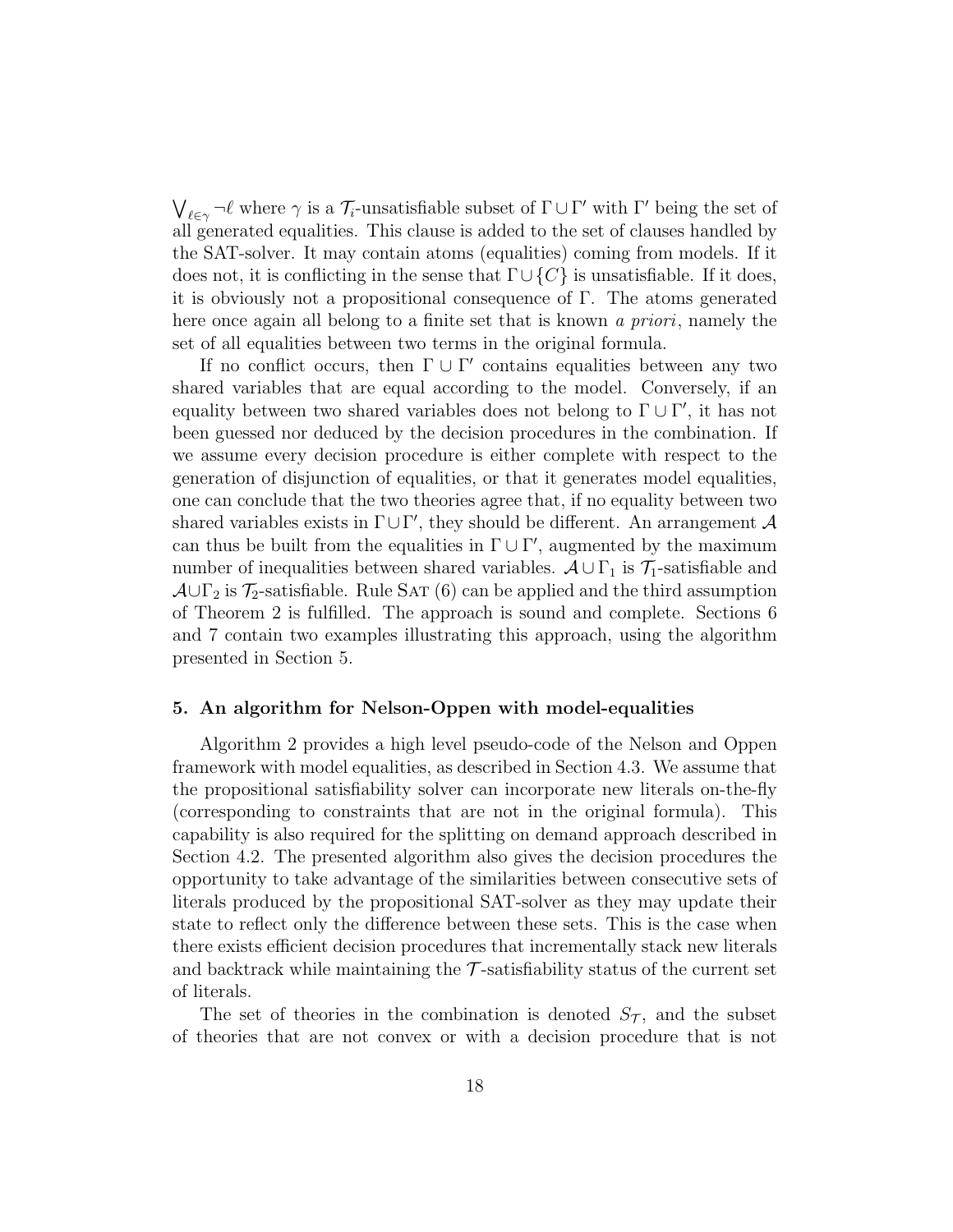able to deduce all the implied equalities is denoted  $S_{\tau,\text{mod}}$ . As described in Section 4.3, it is assumed that the decision procedure for each theory in  $S_{\mathcal{T},\text{mod}}$  is able to generate the *model equalities* from a model they maintain based on the literals (including equalities and inequalities) they receive. The main difference with respect to a version without model equalities is located in the lines 16 to 18. If  $S_{\tau,\text{mod}}$  is empty the version without model equalities is complete. This is the case when the theories in the combination are all convex and stably infinite (notice that every convex first-order theory with no trivial models is stably infinite [7]), and their decision procedure is able to deduce all implied equalities between shared variables.

The main loop of the algorithm is executed until the SAT-solver can no longer produce a propositional satisfiable assignment (line 1). In this case, the original formula is unsatisfiable (rule UNSAT $(4)$ ). Otherwise, a propositional model is computed (line 2) (rule BOOL  $(3)$ ). Each decision procedure t may then backtrack to a state based on the new set of literals corresponding to this assignment (line 4). Note that the set of literals available in such state should be  $\mathcal{T}_i$ -satisfiable in each theory  $\mathcal{T}_i$ . The variable new literals represents the set of literals that the decision procedures need to receive. It is initially set with the new literals present in the assignment (line 5), and is later updated with equalities produced by the decision procedures (lines 15 and 17). This set is repeatedly propagated to each decision procedure (and a separation is built on-the-fly) through the *propagate*() function (line 8) until one of them detects unsatisfiability (line 9) or no new equalities can be deduced (line 19). If unsatisfiability is detected, then a conflict clause is generated and added to the propositional satisfiability solver (line 10). This action implements an instance of rule Learn (5). Otherwise, each decision procedure computes the set of variable equalities entailed by the current set of literals. These sets are stored (line 15) for propagation at the next iteration. Ultimately, if no variable equalities can be deduced, then the decision procedures that do not have complete (disjunctions of) equality deduction capabilities will look for model equalities to propagate. In this algorithm, we assume that none of the non-convex theories have capabilities of generating disjunctions of equalities, i.e. internal case split is not handled.

Once all the literals and equalities have been propagated, additional lemmas produced by the decision procedures may be incorporated as clauses to the propositional satisfiability solver (lines 20, 21). Again, this corresponds to an instance of rule Learn (5). Eventually, when no new information can be provided to the propositional satisfiability solver, and if the assignment is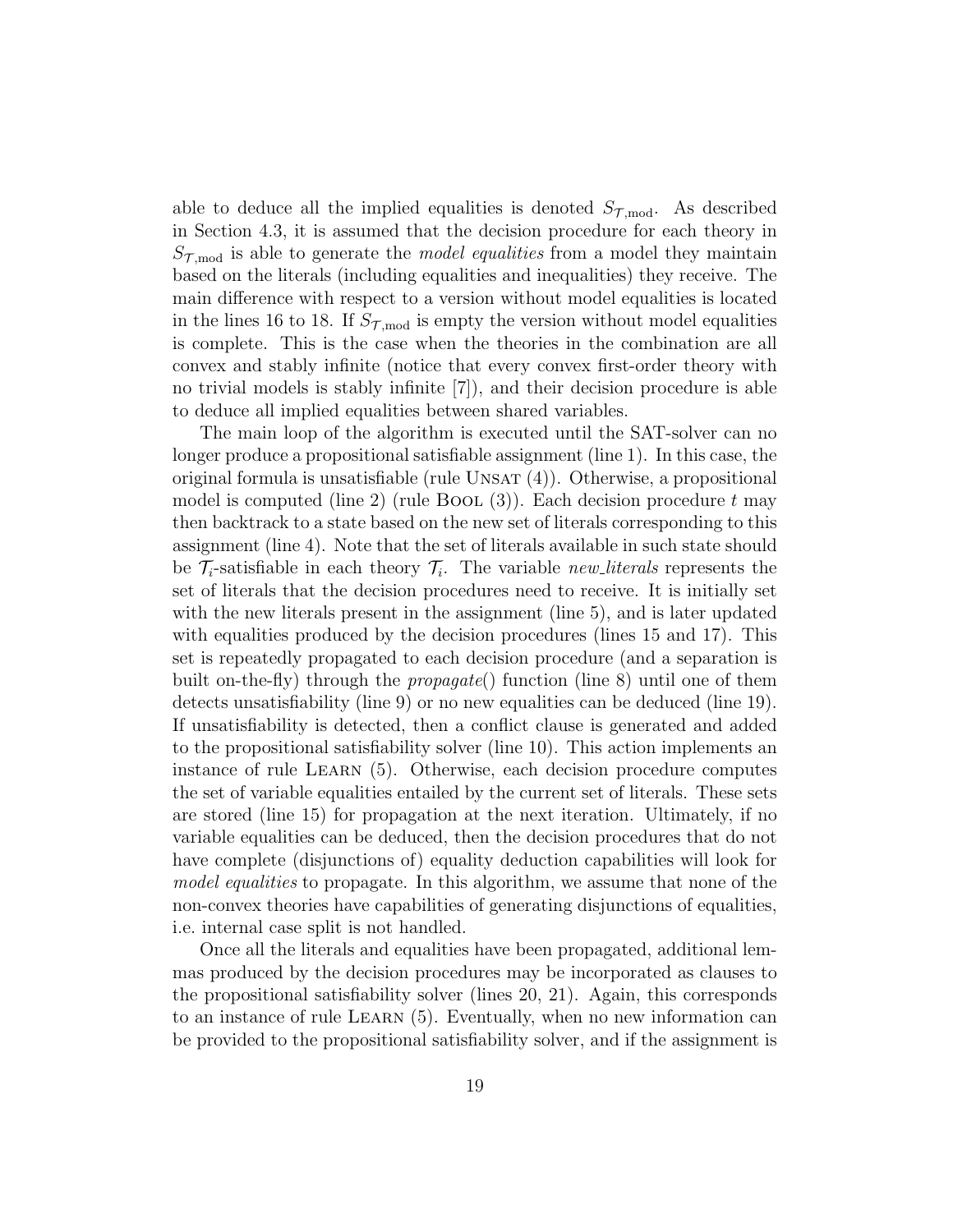total, then the algorithm concludes that the original formula is  $\mathcal{T}$ -satisfiable and halts (line 23), which corresponds to rule  $SAT(6)$ .

```
1 while SAT\_solver\_status() = SAT do
 2 assignment := SAT\_solver. assignment();
 \texttt{s} | status := SAT;
 4 for each t \in S_{\mathcal{T}} do t.back_jump(assignment);
 5 | new_literals := assignment.get_new_literals();
 6 repeat
 7 | foreach t \in S_{\mathcal{T}} do
 \begin{array}{c|c} \mathbf{8} & | & | & \text{status} := t.\text{propagate}(new\_literals); \end{array}9 | | if status = UNSAT then
10 | SAT_solver.add(t.conflict_clause);
11 | | | break;
12 | | end
13 end
14 if status = UNSAT then break;
\begin{array}{c|c} \hline \text{15} & new\_literals := \bigcup_{t \in S_{\mathcal{T}}} t.get\_new\_equalities(); \hline \end{array}16 | if new\_literals = \emptyset then
\begin{array}{ll} \texttt{17} & \hspace{0.1cm} \mid & \hspace{0.1cm} \mid & new\_l္: = \bigcup_{t \in S_{\mathcal{T},\text{mod}}} t.get\_new\_model\_equalities(); \end{array}18 end
19 | until new\_literals = \emptyset;
{\it 20} \quad \  \big| \quad {\it lemmas} = \bigcup_{t \in S_{\cal T}} t.get\_new\_lemma();21 SAT_solver.add(lemmas);
22 if lemmas = \emptyset \wedge status = \text{SAT} \wedge assignment.is\_total() then
23 return SAT;
24 end
25 end
26 return UNSAT;
```
Algorithm 2: A SMT-solver with model-equality generation.

# 6. Combining with model equalities: an example

In this section, we present an example illustrating the cooperation using model equalities between the theory of uninterpreted functions (UF) and a fragment of linear arithmetic, i.e. integer difference logic (IDL); in our framework, the decision procedures are not required to generate all the implied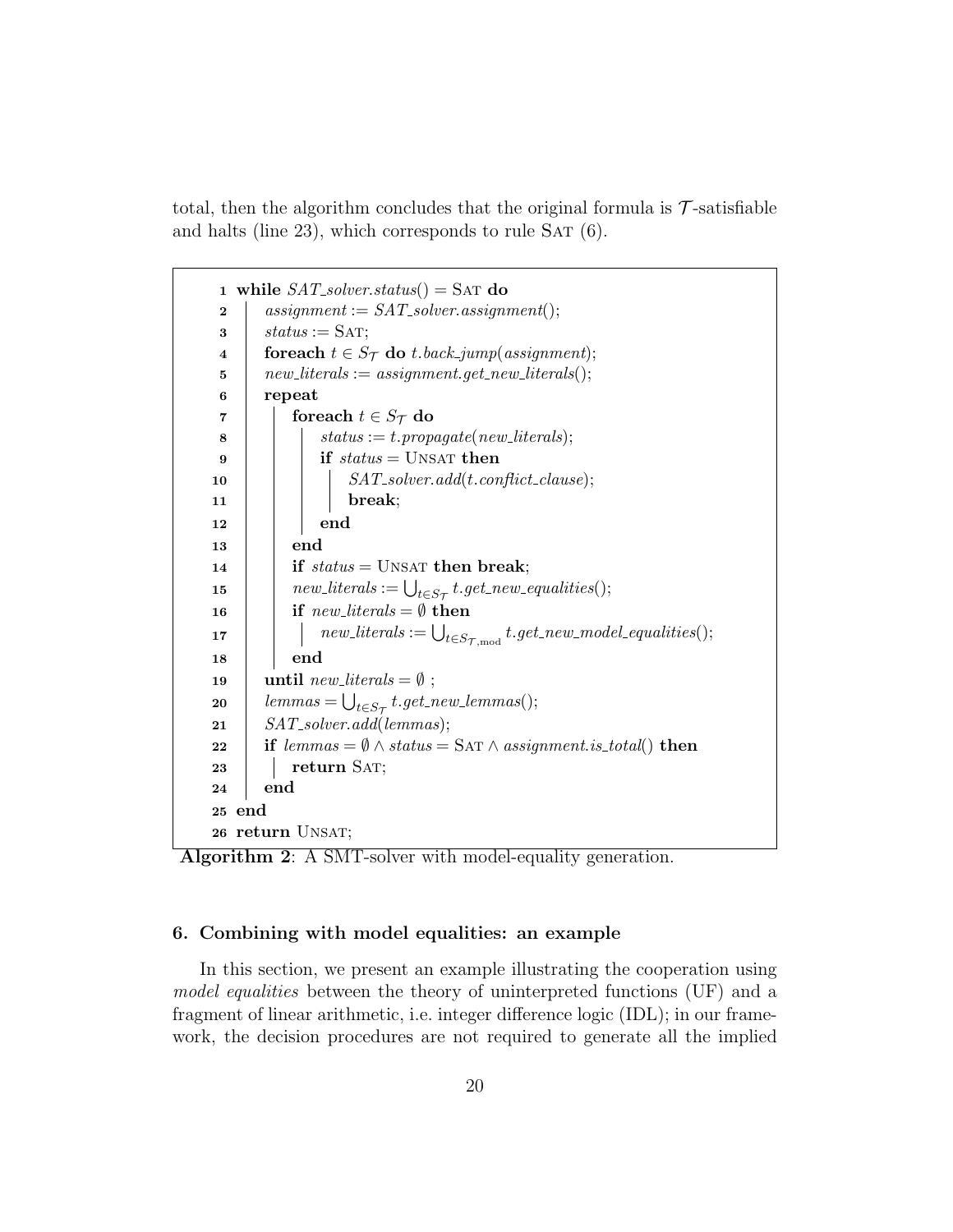disjunction of equalities, that would be otherwise necessary for completeness in a classical Nelson and Oppen combination framework. Difference Logic is the linear arithmetic fragment that contains only constraints of the kind  $x - y \bowtie c$ , where x and y are variables, c is a constant number and  $\bowtie \in \{\leq, \geq, =, <, >\}.$  Assume we want to prove that the following formula is unsatisfiable:

$$
x \le y + 1 \land y \le x \land x \ne y \land f(x) \ne f(y+1)
$$
 (8)

As a first step and for simplicity of the presentation, we assume the formula is purified (i.e. the separation is done at the formula level) so that the different decision procedures only get literals with symbols from their theory.<sup>3</sup>

$$
v_1 = y + 1 \wedge x \le v_1 \wedge y \le x \wedge x \neq y \wedge f(x) \neq f(v_1)
$$
\n
$$
(9)
$$

Every atom is attributed to a propositional variable  $p_i$ .

Figure 2 can be used to trace the status of the algorithm during its application to this problem. In Figure 2 and in the following the symbols  $p_i$ may be used to denote the constraints to which they correspond. Also  $a \neq b$ denotes  $\neg(a = b)$ , and  $a > b$  (or  $a < b$ ) may be used instead of  $\neg(a \leq b)$  (respectively  $\neg(a \ge b)$ .  $\mathcal{T}_1$  and  $\mathcal{T}_2$  are the theories for uninterpreted functions (UF) and integer difference logic (IDL) respectively.

At State 1.0, the SAT-solver has found an entailing assignment for the formula. In this assignment, unsurprisingly,  $p_1$ ,  $p_2$  and  $p_3$  are assigned to true, whereas  $p_4$  and  $p_5$  are assigned to false. This assignment is propagated to the decision procedures to check for theory consistency. At this point, no equality can be generated. The process would stop here if there were only convex theories involved.

However, IDL is non-convex. To obtain completeness of the cooperation of the decision procedures, two approaches are possible. Either, as in the classical combination framework (Section 4.2) one can propagate an implied disjunction of equalities, or, using the new approach proposed in Section 4.3 and implemented in Algorithm 2, one can simply generate a model equality. It is easy to tweak a difference logic solver based on graph algorithms (see e.g.

<sup>&</sup>lt;sup>3</sup>Another approach, used in veriT, it to build the separation on-the-fly at the theory reasoner level.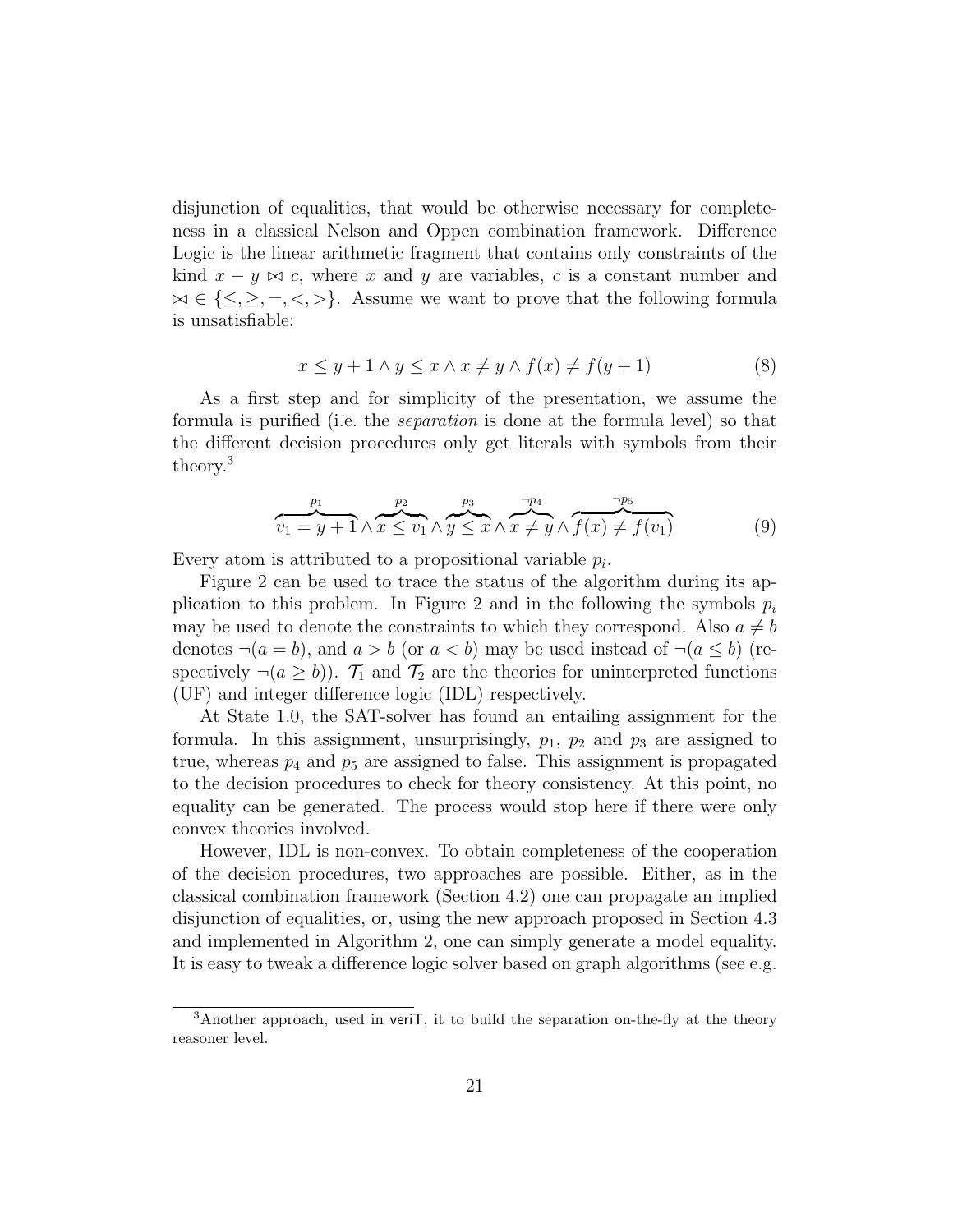

Figure 2: An example combining UF and IDL.

[23]) to maintain a model, i.e. to assign to every variable a concrete integer value so that all constraints are satisfied. In such a model for State 1.0 the set of constraints given to the IDL decision procedure is  $\{p_1, p_2, p_3, \neg p_4\}$ or equivalently  $\{v_1 = y + 1, x \le v_1, y \le x, x \ne y\}$  — a suitable model would assign  $x = 0$ ,  $y = -1$  and  $v_1 = 0$ . The model equality  $x = v_1$  (abstracted to a new proposition  $p_6$ ) is generated and propagated to all decision procedures. The resulting state is State 1.1, and a contradiction is found in the UF decision procedure, since the conjunction  $x = v_1 \wedge f(x) \neq f(v_1)$  is unsatisfiable.

The conflict clause  $p_5 \vee \neg p_6$  is added to the SAT-solver. A second iteration of the main loop is necessary. The SAT-solver is asked for a new propositional assignment, the decision procedures backtrack to the previous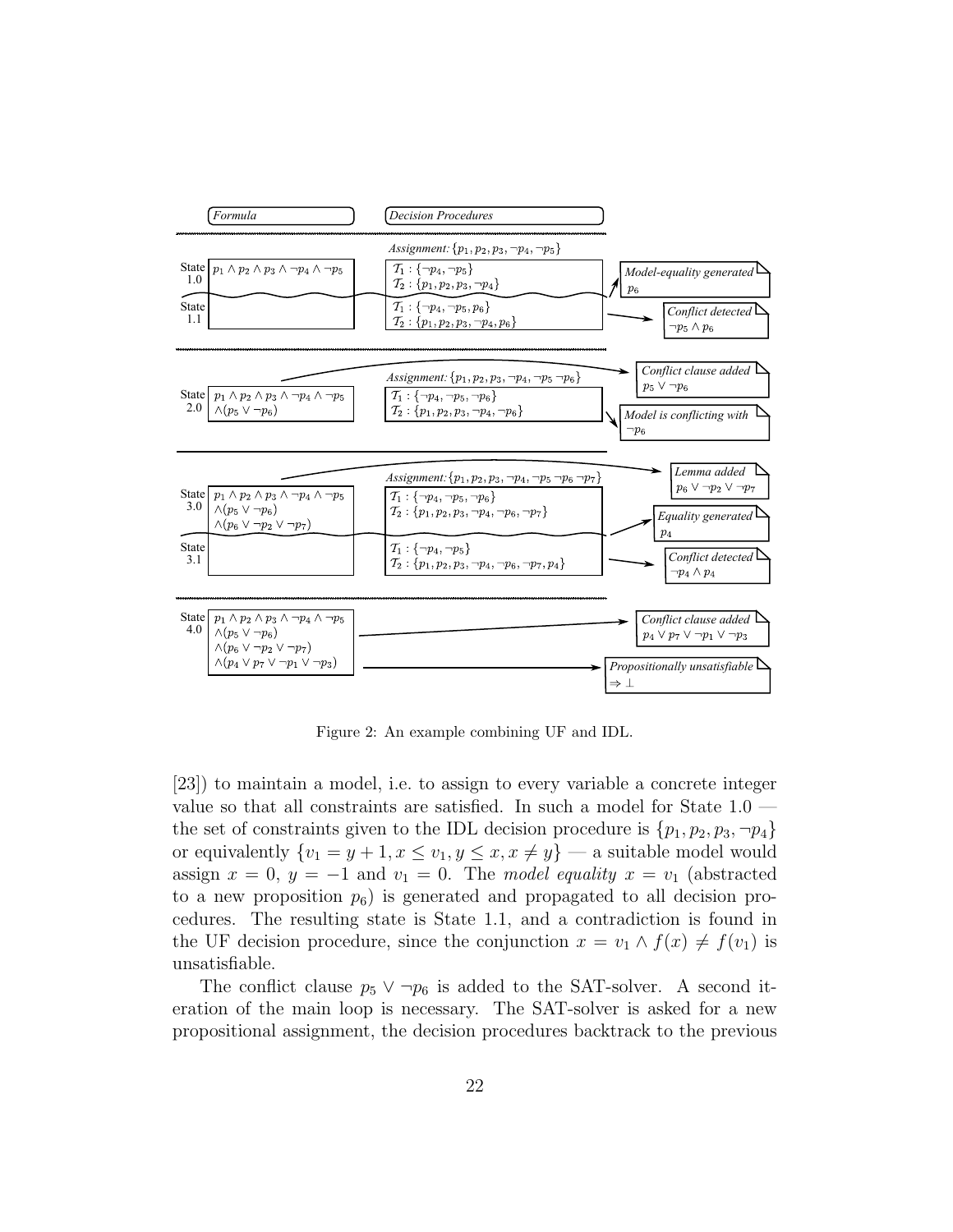satisfiable state, i.e. just before the model equality  $x = v_1$  (i.e.  $p_6$ ) was propagated. The set of literals for each decision procedure is updated to reflect the change in the SAT-solver assignment: the literal  $\neg p_6$  (i.e.  $x \neq v_1$ ) is added to both sets. No contradiction or equality is generated by either decision procedure, but the current assignment of concrete values to variables for IDL is not consistent with the current assignment from the SAT solver, in particular since it contradicts  $\neg p_6$  (i.e.  $x \neq v_1$ ). Our implementation of the IDL decision procedure is not able to automatically handle negation of equalities; in order to repair the model, the IDL decision procedure generates a lemma:  $(x = v_1) \vee (x > v_1) \vee (x < v_1)$  (or equivalently  $p_6 \vee \neg p_2 \vee \neg p_7$ , where  $p_7$  is a new propositional variable corresponding to the atom  $v_1 \leq x$ ). The lemma is given to the SAT-solver, which therefore refines the propositional assignment to include  $\neg p_7$ . At this state (State 3.0 on Figure 2), the IDL decision procedure is able to deduce the *equality between shared variables*  $x = y$  from  $x < v_1, v_1 = y + 1$  and  $y \leq x$ . At State 3.1, this equality is propagated to the decision procedure for UF, which detects the conflict  $x \neq y \wedge x = y$ , so the assignment is once again considered theory inconsistent. The corresponding conflict clause is generated  $(p_4 \vee p_7 \vee \neg p_1 \vee \neg p_3)$  and added to the SAT-solver.

Finally, at State 4, the SAT-solver concludes there is no more assignment to make the current formula propositionally true. Therefore, the problem is unsatisfiable.

# 7. A second example: combining Uninterpreted Functions with Non-Linear Arithmetic

The previous example highlights the cooperation between the SAT-solver and the combination of theories. In this section, we show that the theory of uninterpreted functions (UF) and non-linear arithmetic (NLA) can cooperate by exchanging only equalities (some of them being *model-equalities*). The details of the interplay between the theory reasoner and the SAT-solver are abstracted to focus on the equality exchanges between the decision procedures. The internal details of the decision procedures are also quietly ignored. It is just assumed that it is possible to retrieve implied equalities from the constraint set and to detect unsatisfiability. It is also assumed that the non-linear arithmetic decision procedure can maintain a concrete model, assigning values to variables. This model will be helpful when generating model-equalities.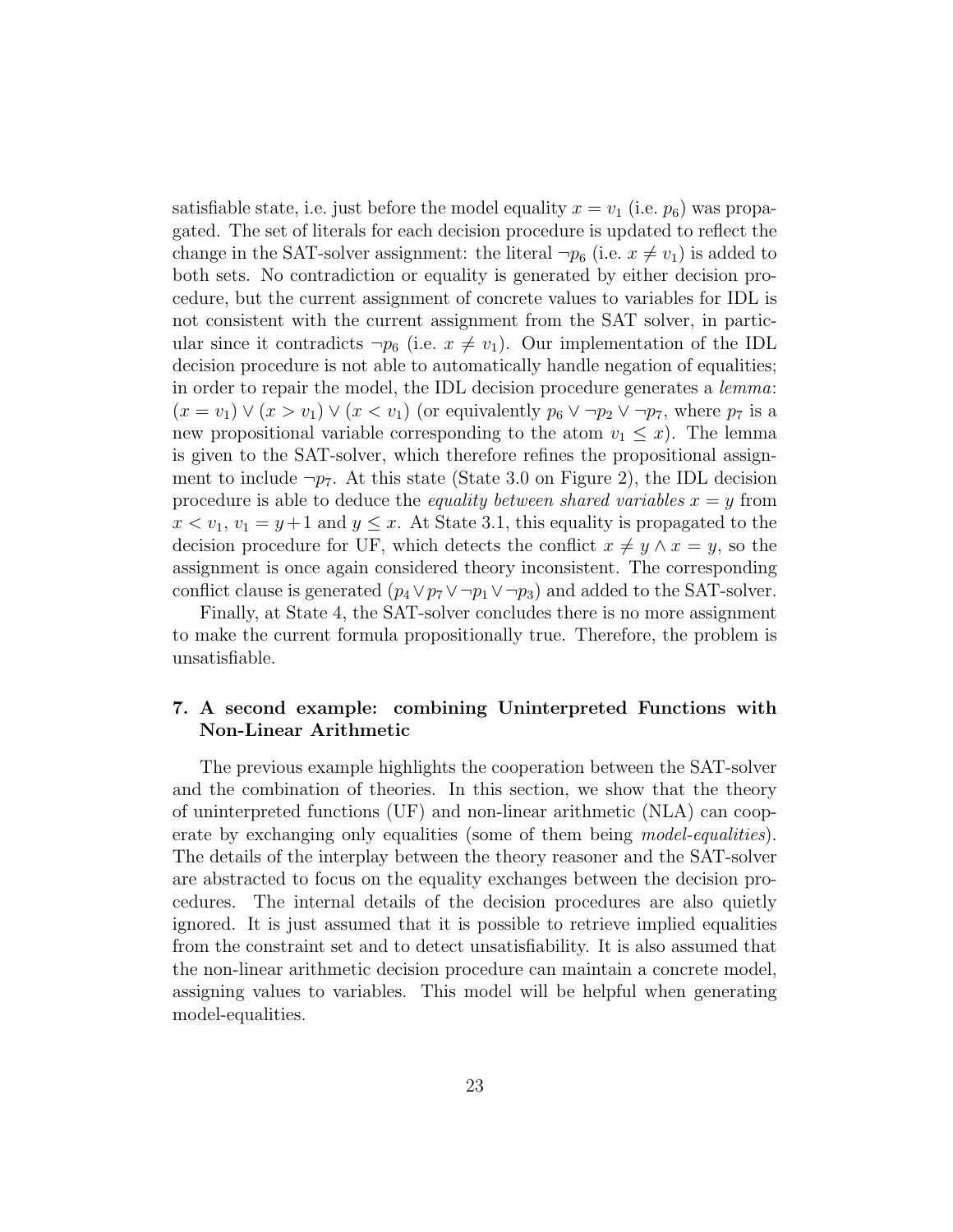To study the satisfiability of the following formula

$$
x^{2} = 1 \wedge y^{2} = 4 \wedge f(2x) = 1 \wedge f(y) = 0 \wedge f(-y) = 0,
$$

like in the previous example, the formula is first purified:

$$
x^{2} = 1 \wedge y^{2} = 4 \wedge f(v_{1}) = v_{3} \wedge f(y) = v_{4} \wedge f(v_{2}) = v_{4} \wedge v_{1} = 2x \wedge v_{2} = -y \wedge v_{3} = 1 \wedge v_{4} = 0.
$$

The constraints are first dispatched to their respective decision procedures for theory  $\mathcal{T}_{NLA}$  (non-linear arithmetic) and theory  $\mathcal{T}_{UF}$  (uninterpreted symbols). This is shown in Figure 3, at State 1.0.



Figure 3: Example UF and NLA: Trying the first assignment.

Each iteration proceeds as shown in Algorithm 2. At State 1.0, both decision procedures for  $\mathcal{T}_{NLA}$  and  $\mathcal{T}_{UF}$  conclude that their set of constraints are satisfiable. Furthermore, no equality between variables can be deduced.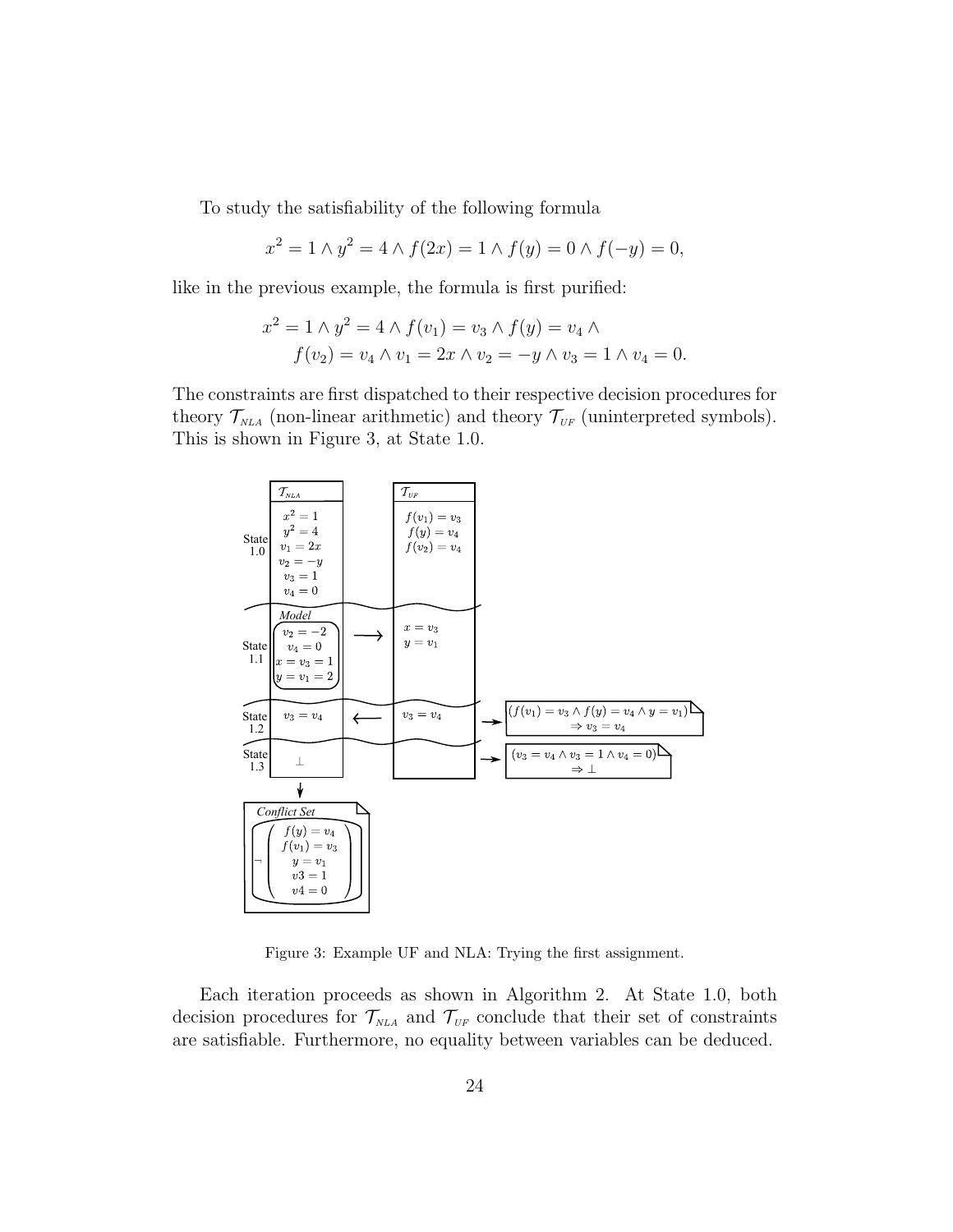However  $\mathcal{T}_{NLA}$  is not convex. Again, it is not correct to conclude, in State 1.0, that the set of constraints is satisfiable. Either all disjunctions of equalities have to be produced and propagated, or alternatively, one can produce model-equalities. At State 1.1, we assume that the decision procedure for  $\mathcal{T}_{NLA}$  has generated the concrete model  $v_2 = -2$ ,  $v_4 = 0$ ,  $x = v_3 = 1$ and  $y = v_1 = 2$ , and thus can indeed generate two *model-equalities* that are propagated to the decision procedure for  $\mathcal{T}_{UF}$ . At State 1.2,  $\mathcal{T}_{UF}$  deduces the equality  $v_3 = v_4$  that results in a conflict on the arithmetic side, once propagated. This conflict is translated to a clause and sent to the SAT-solver which will learn about the theory inconsistency and will generate a new assignment.

This new assignment will naturally assign false to the new constraint  $y = v_1$ , in order to make the new conflict clause true (Figure 4, state 2.0). The iteration process is similar, but because of the new constraint, the model generated by the decision procedure for  $\mathcal{T}_{NLA}$  is different from the previous one, which results in yet another model-equality. The final result is the same: after the deductions and propagations,  $\mathcal{T}_{NLA}$  finds a conflict.

The third assignment (Figure 5, State 3.0) differs from the previous one by one new constraint only. Now  $\mathcal{T}_{NLA}$  finds an inconsistency directly, no arithmetic model can be found anymore. Including this new conflict clause will result in a formula which is propositionally unsatisfiable. Therefore the original formula is unsatisfiable.

It is worth noticing the by combination of all possible values of  $x$  and y (according to constraints  $x^2 = 1$  and  $y^2 = 4$ ), four different concrete arithmetic models are possible. But thanks to the learning process, just two of them need to be examined to conclude the unsatisfiability of the formula.

#### 8. An implementation: the SMT-solver veriT

The veriT solver provides an open, trustable and reasonably efficient decision procedure for the logic of unquantified formulas over uninterpreted symbols, difference logic over integer and real numbers, full linear arithmetic on reals, and the combination thereof. This corresponds to the logics identified as QF\_IDL, QF\_RDL, QF\_LRA, QF\_UF, QF\_UFLRA and QF\_UFIDL in the SMT-LIB benchmarks [35, 4]. Internally, the solver is organized to be easily extended by plugging new decision procedures. Algorithm 2 is the kernel of the solver; it uses the MiniSAT solver [16] to produce models of the Boolean abstraction of the input formula. veriT is open-source and distributed under the BSD licence at http://www.verit-solver.org.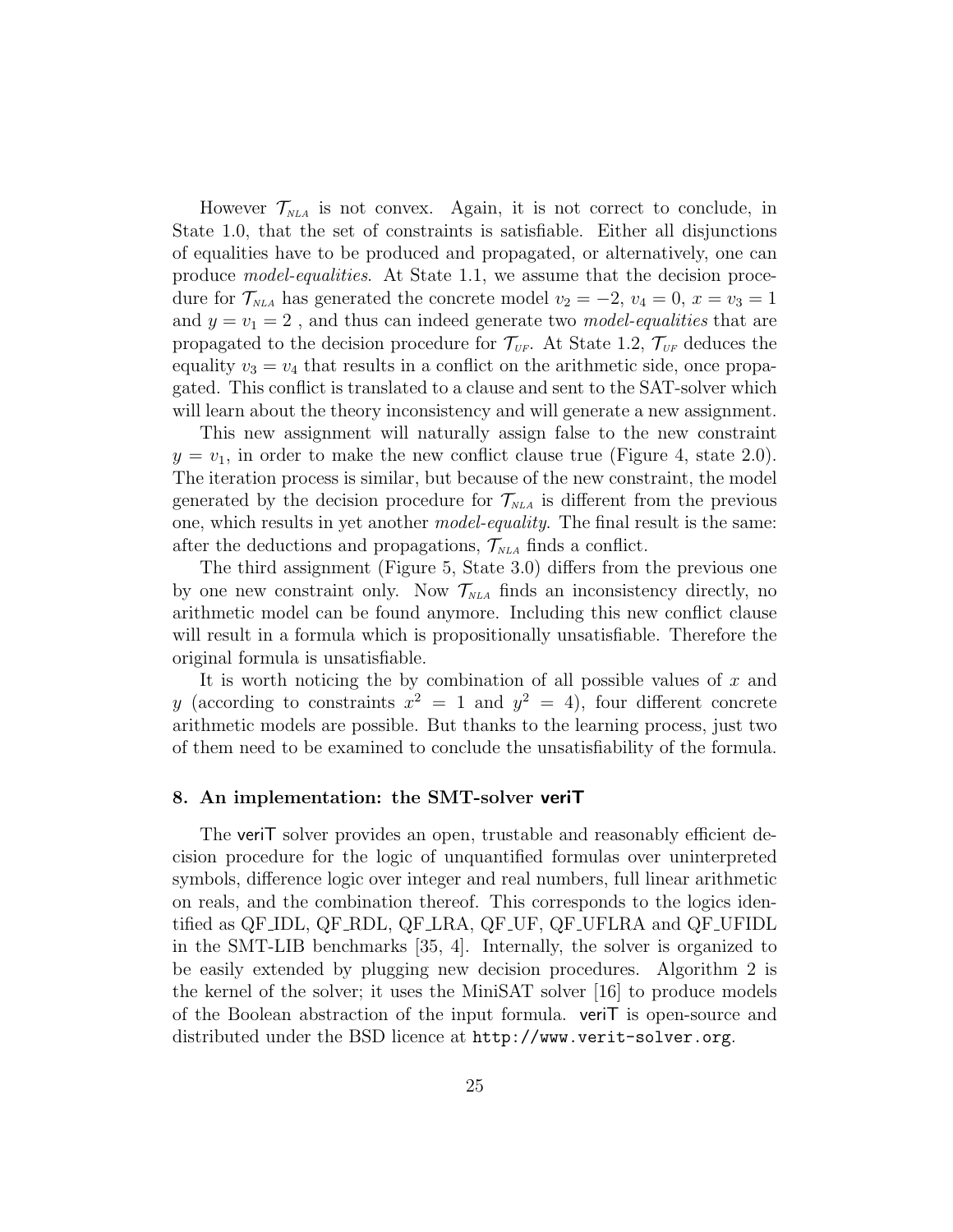

Figure 4: Example UF and NLA: Trying the second assignment.

Although not (yet) as fast as the solvers performing best in the SMT competition [4], veriT has a decent efficiency. The tool does not yet implement theory propagation [30], a technique that is known to greatly improve the efficiency of SMT solvers. It participated in the annual SMT competition in 2009.<sup>4</sup>

In addition to giving a yes or no answer, the **veriT** solver produces proofs. Proof production has two goals. First, this feature increases the confidence in the tool, the proofs being checked by an independent module inside veriT. Second, skeptical proof assistants can use such traces to reconstruct proofs of formulas discharged by veriT (see [18]). Combining decision procedure by (model-)equality exchange is particularly suitable for generating proofs.

<sup>4</sup>The results are available on the web at http://www.smtcomp.org/.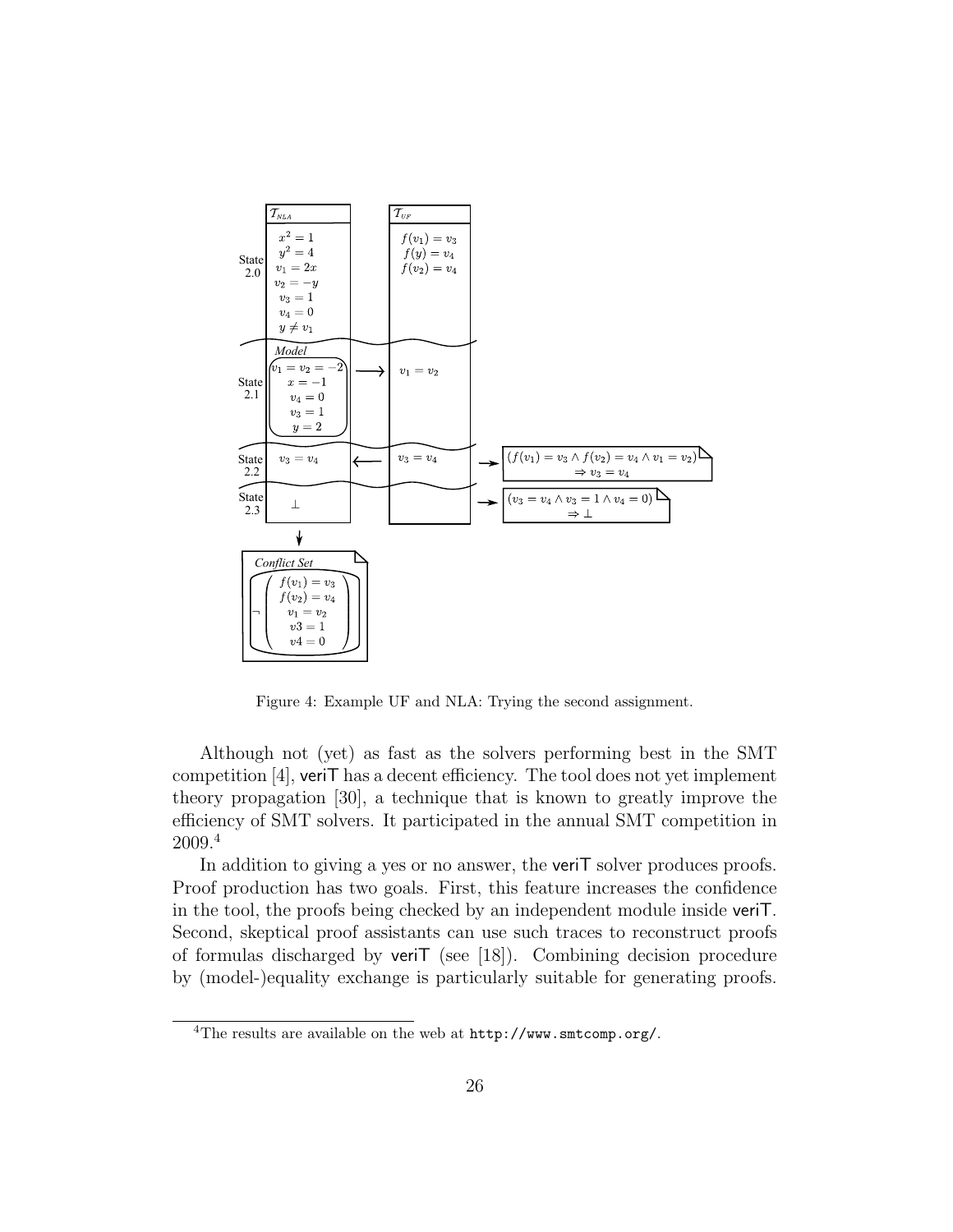

Figure 5: Example UF and NLA: Trying the third and last assignment.

Indeed, as showed in the two illustrating examples in Sections 6 and 7, introducing model equalities does not involve another reasoning process, but literals that are not assigned by the SAT-solver may appear in conflict clauses. The proof remains essentially the resolution proof from the SAT solver.

# 9. Conclusion

In this paper, we presented an approach to combine decision procedures, based on the exchange of equalities only. The originality is that the combination maintains the completeness property of the classic approach if the decision procedures have the capability to generate model equalities instead of disjunctions of equalities. In practice, this new requirement is often much simpler to implement than the original one. We also proposed a simple abstract framework to reason about SMT-solvers and applied it to show the completeness of our approach based on the generation and propagation of model equalities. This approach inherits model-based guessing from [13],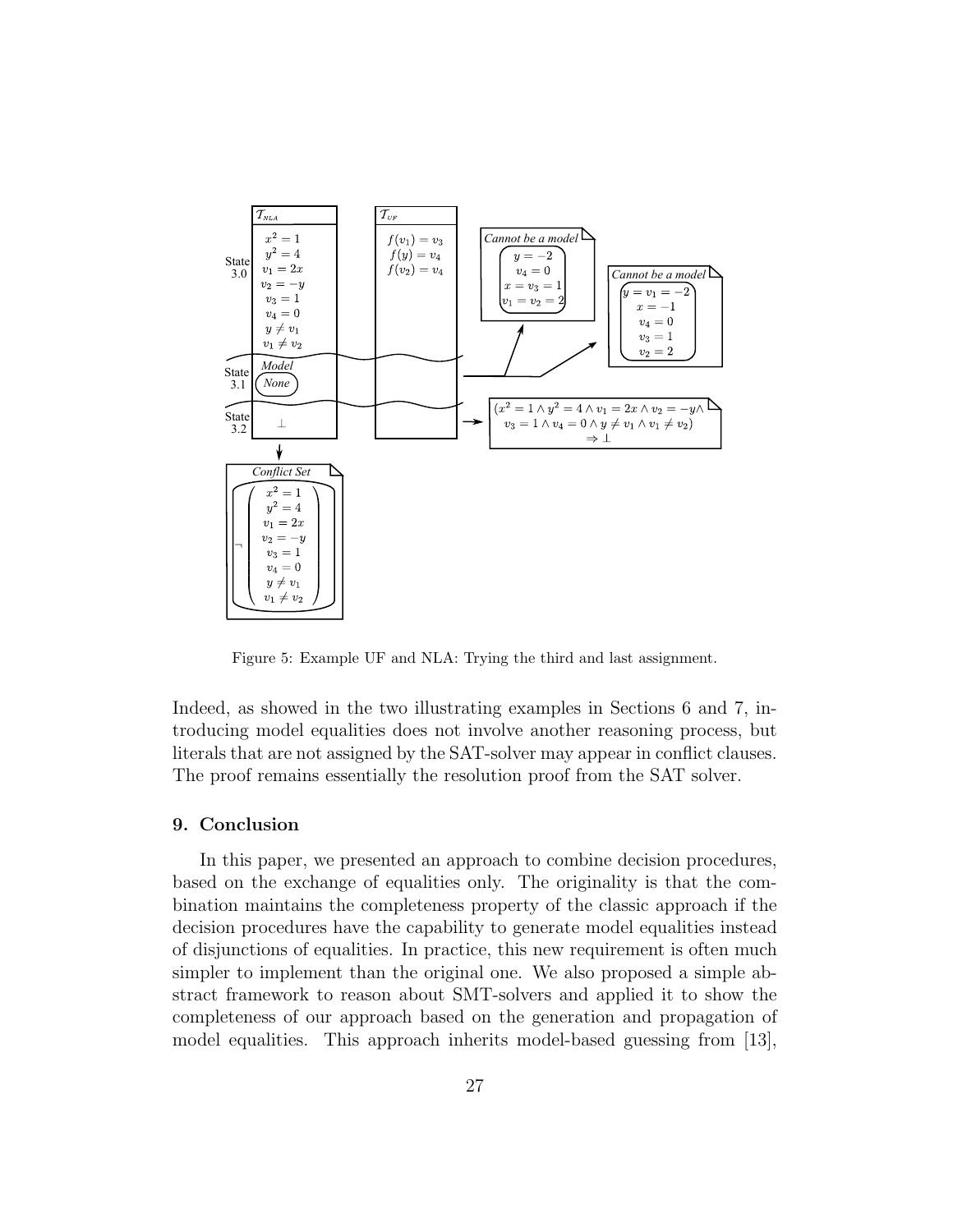and the interaction of decision procedures through the SAT-solver from [5]. It differs from [13] in the fact that model-based guessing is now integrated in a classical Nelson-Oppen equality exchange, seeing it just as a new way to exchange equalities. The SAT-solver realizes the case-splitting, and this guarantees completeness if every decision procedure in the combination is either convex and produces all deducible equalities or is able to produce model-equalities.

We aim to provide an implementation that is easily integrated in other deduction tools [18] such as Isabelle [31], Coq [21], HOL [19] or HOL-light [20]. For this, it is necessary to provide detailed proofs. The present approach is particularly suitable, since it makes a clear distinction between the propositional reasoning and the theory reasoning. Propositional reasoning steps as well as equality propagating steps consist in propositional resolution steps. The reasoning steps for equality deduction and conflicts are specific to theories.

Since the bottleneck of the cooperation between proof assistants and SMT-solvers is not the efficiency of the SMT-solvers, our focus has not been much directed towards the efficiency of our implementation. In particular, we do not implement theory propagation (see for instance [29]). However, we observed that for the specific QF UFIDL benchmarks reported to work particularly well for [13], veriT works as fast as in  $Z3$  [14]. In general, the performances of our tool are decent compared to the other state-of-the-art tools, as attested by the results of the SMT-COMP'2009.

Current and future works include applying this technique to other decidable fragments (for instance full linear arithmetic on integer and real numbers). Also, our implementation includes a full-featured first-order theorem prover that handles user theories. We will then investigate the benefits of our framework in presence of such user defined theories.

## References

- [1] Abadi, M., Lamport, L., 1988. The existence of refinement mappings. Technical Report 29, DEC/SRC.
- [2] Abrial, J.-R., 1996. The B-Book: Assigning Programs to Meanings. Cambridge University Press.
- [3] Baaz, M., Egly, U., Leitsch, A., 2001. Normal form transformations.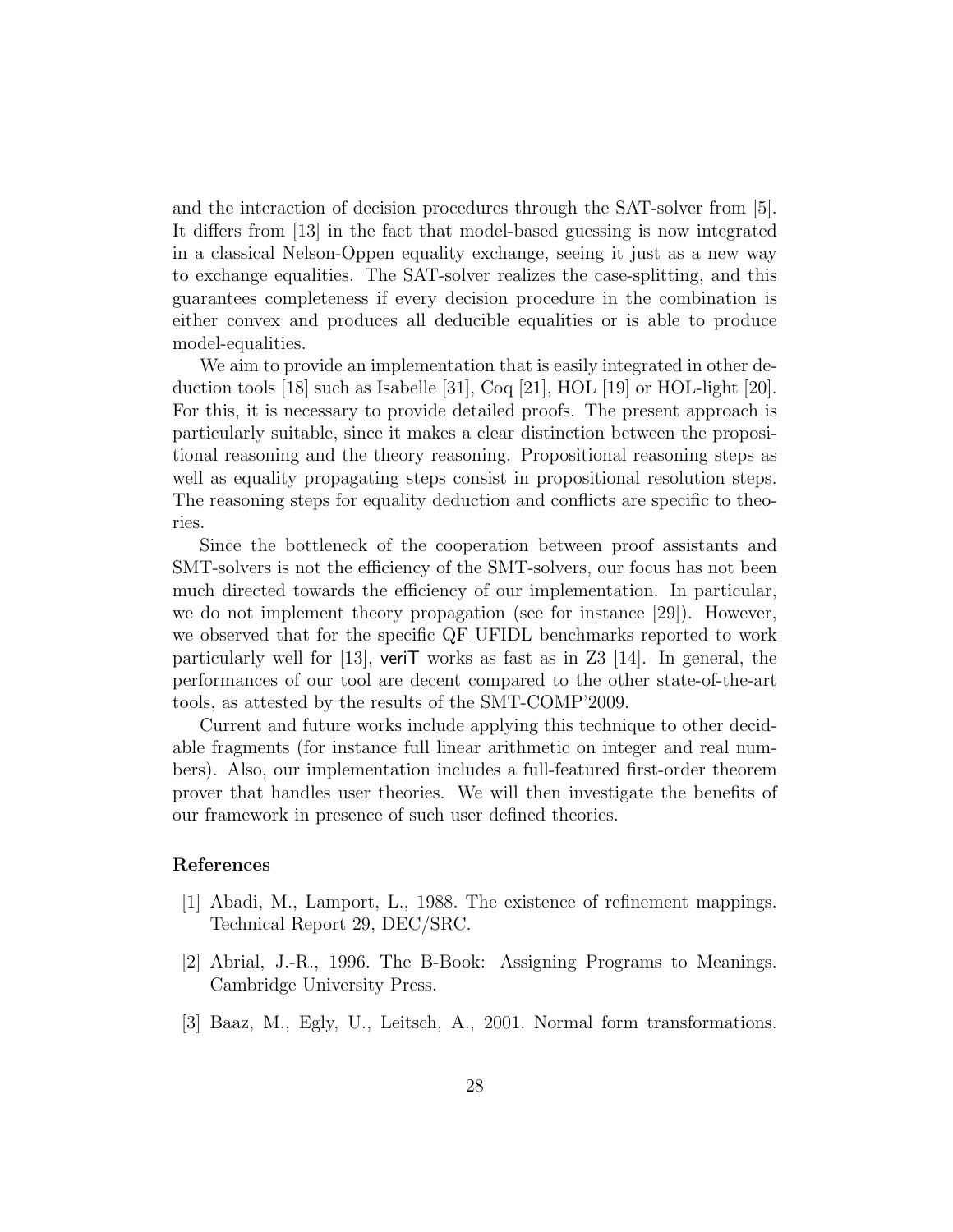In: Robinson, J. A., Voronkov, A. (Eds.), Handbook of Automated Reasoning. Vol. I. Elsevier Science B.V., Ch. 5, pp. 273–333.

- [4] Barrett, C., de Moura, L., Stump, A., 2005. SMT-COMP: Satisfiability Modulo Theories Competition. pp. 20–23.
- [5] Barrett, C., Nieuwenhuis, R., Oliveras, A., Tinelli, C., 2006. Splitting on demand in SAT modulo theories. In: Hermann, M., Voronkov, A. (Eds.), Proc. 13th Int'l Conf. on Logic for Programming, Artificial Intelligence, and Reasoning (LPAR). Vol. 4246 of Lecture Notes in Computer Science. Springer, pp. 512–526.
- [6] Barrett, C., Sebastiani, R., Seshia, S. A., Tinelli, C., Feb. 2009. Satisfiability Modulo Theories. Vol. 185 of Frontiers in Artificial Intelligence and Applications. IOS Press, Ch. 26, pp. 825–885.
- [7] Barrett, C. W., Dill, D. L., Stump, A., Apr. 2002. A generalization of Shostak's method for combining decision procedures. In: Armando, A. (Ed.), Frontiers of Combining Systems (FroCoS). Vol. 2309 of Lecture Notes in Computer Science. Springer, pp. 132–146.
- [8] Barsotti, D., Nieto, L. P., Tiu, A., 2007. Verification of clock synchronization algorithms: experiments on a combination of deductive tools. Formal Aspects of Computing 19 (3), 321–341.
- [9] Bouton, T., de Oliveira, D. C., D´eharbe, D., Fontaine, P., 2009. veriT: An open, trustable and efficient SMT-solver. In: Automated Deduction - CADE-22. Vol. 5663 of Lecture Notes in Computer Science. Springer Verlag.
- [10] Bruttomesso, R., Cimatti, A., Franz´en, A., Griggio, A., Sebastiani, R., 2006. Delayed theory combination vs. Nelson-Oppen for satisfiability modulo theories: A comparative analysis. In: Hermann, M., Voronkov, A. (Eds.), Proc. 13th Int'l Conf. on Logic for Programming, Artificial Intelligence, and Reasoning (LPAR). Vol. 4246 of Lecture Notes in Computer Science. Springer, pp. 527–541.
- [11] Cornélio, M., Cavalcanti, A., Sampaio, A., 2004. Refactoring towards a layered architecture. In: Moura, A. (Ed.), Proc. Brazilian Symposium on Formal Methods (SBMF 2004). pp. 199–216.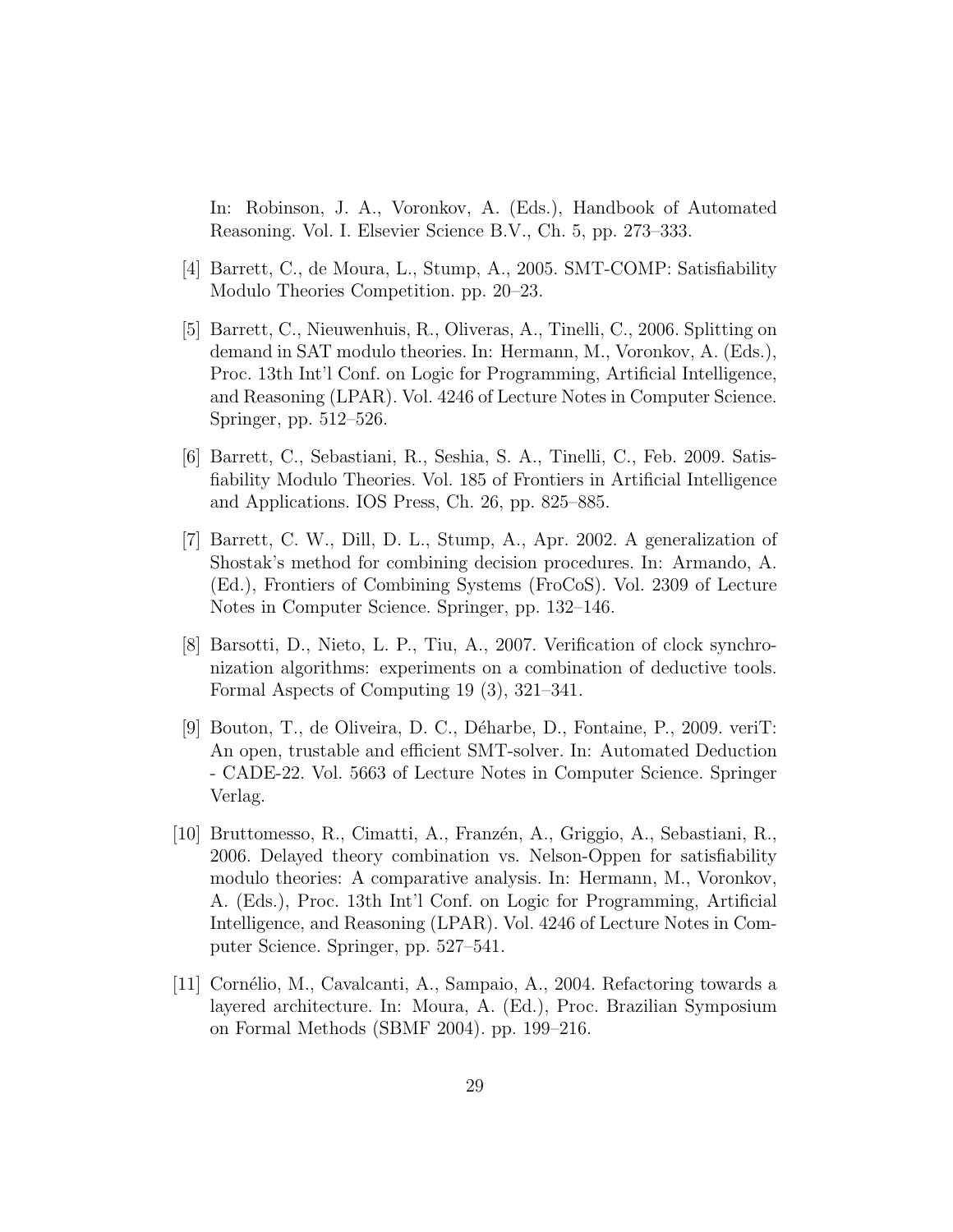- [12] Davis, M., Logemann, G., Loveland, D., July 1962. A machine program for theorem proving. Communications of the ACM 5 (7), 394–397.
- [13] de Moura, L., Bjørner, N., 2008. Model-based theory combination. Electronic Notes in Theoretical Computer Science 198 (2), 37–49.
- [14] de Moura, L., Bjørner, N., 2008. Z3: An efficient SMT solver. In: Ramakrishnan, C., Rehof, J. (Eds.), Proc. Conf. on Tools and Algorithms for the Construction and Analysis of Systems (TACAS). Vol. 4963 of Lecture Notes in Computer Science. Springer, pp. 337–340.
- [15] de Oliveira, D. C. B., Déharbe, D., Fontaine, P., 2009. Combining decision procedures by (model-)equality propagation. Electr. Notes Theor. Comput. Sci. 240, 113–128, proceedings of the Eleventh Brazilian Symposium on Formal Methods (SBMF 2008), Salvador, Brazil, 26-29 August 2008.
- [16] Eến, N., Sörensson, N., 2003. An extensible SAT-solver. In: Giunchiglia, E., Tacchella, A. (Eds.), Theory and Applications of Satisfiability Testing. Vol. 2919 of Lecture Notes in Computer Science. Springer, pp. 333– 336, 6th International Conference, SAT 2003.
- [17] Fontaine, P., Gribomont, E. P., Jul. 2005. Combining non-stably infinite, non-first order theories. In: Ahrendt, W., Baumgartner, P., de Nivelle, H., Ranise, S., Tinelli, C. (Eds.), Selected Papers from the Workshops on Disproving and the Second International Workshop on Pragmatics of Decision Procedures (PDPAR 2004). Vol. 125 of Electronic Notes in Theoretical Computer Science. pp. 37–51.
- [18] Fontaine, P., Marion, J.-Y., Merz, S., Nieto, L. P., Tiu, A., 2006. Expressiveness + automation + soundness: Towards combining SMT solvers and interactive proof assistants. In: Hermanns, H., Palsberg, J. (Eds.), Tools and Algorithms for Construction and Analysis of Systems (TACAS). Vol. 3920 of Lecture Notes in Computer Science. Springer, pp. 167–181.
- [19] Gordon, M. J. C., Melham, T. F. (Eds.), 1993. Introduction to HOL: A theorem proving environment for higher order logic. Cambridge University Press.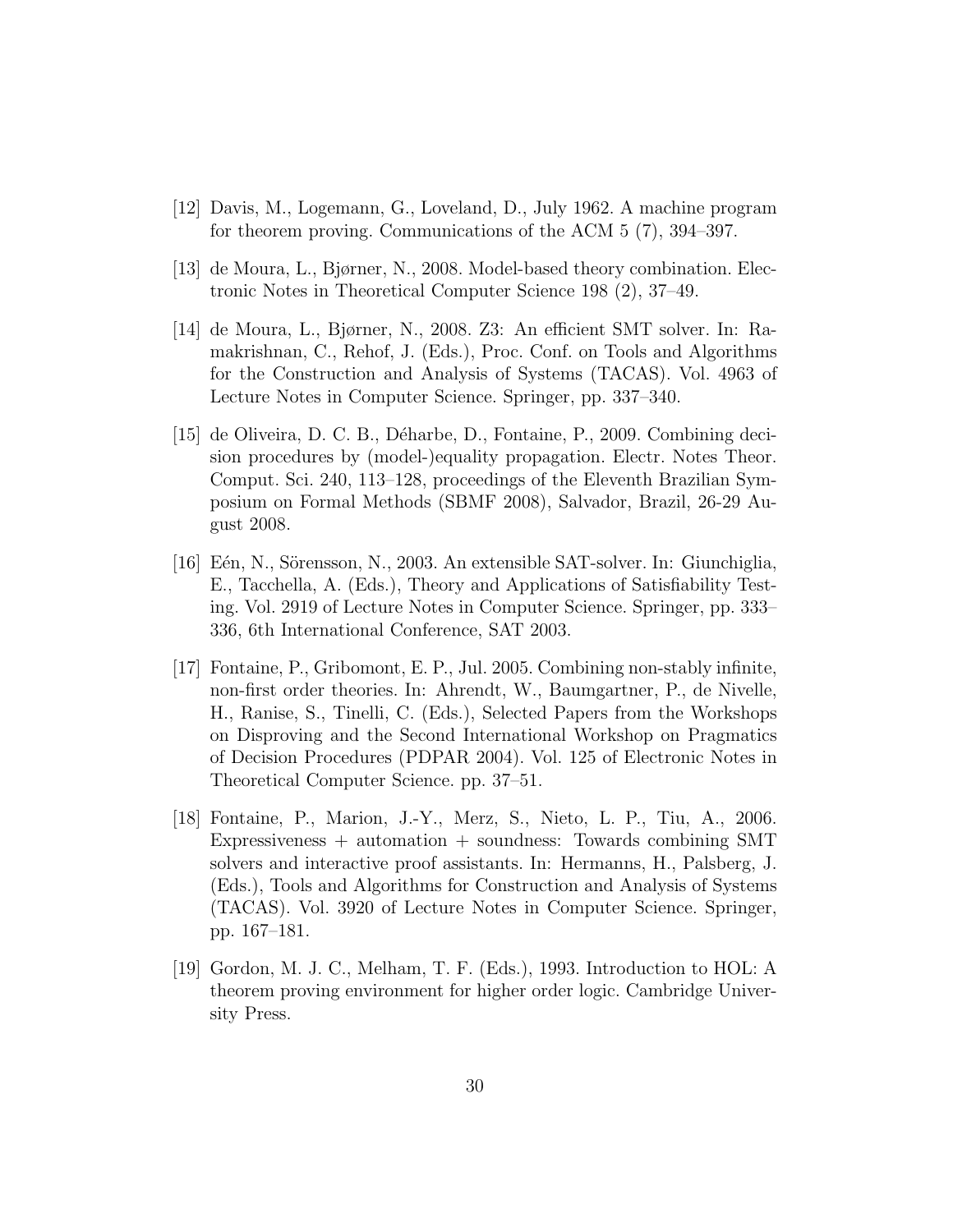- [20] Harrison, J., 1996. HOL light: A tutorial introduction. In: Srivas, M., Camilleri, A. (Eds.), Proc. First Int'l Conf. on Formal Methods in Computer-Aided Design (FMCAD'96). Vol. 1166 of Lecture Notes in Computer Science. Springer, pp. 265–269.
- [21] Huet, G., Kahn, G., Paulin-Mohring, C., Apr. 2004. The Coq Proof Assistant - A tutorial, Version 8.0.
- [22] Lahiri, S. K., Musuvathi, M., 2005. An efficient decision procedure for UTVPI constraints. In: Gramlich, B. (Ed.), Proc. Int'l Workshop Frontiers of Combining Systems (FroCoS) 2005. Vol. 3717 of Lecture Notes in Computer Science. Springer, pp. 168–183.
- [23] Lahiri, S. K., Musuvathi, M., 2006. An efficient Nelson-Oppen decision procedure for difference constraints over rationals. Electronic Notes in Theoretical Computer Science 144 (2), 27–41.
- [24] Leino, K. R. M., 2006. Object invariants in specification and verification. In: Moreira, A. M., Ribeiro, L. (Eds.), Proc. Brazilian Symposium on Formal Methods (SBMF 2006). pp. 3–4.
- [25] Morgan, C., 1994. Programming from Specifications. Prentice Hall International.
- [26] Moskewicz, M. W., Madigan, C. F., Zhao, Y., Zhang, L., Malik, S., 2001. Chaff: Engineering an efficient SAT solver. In: Proceedings of the 38th Design Automation Conference (DAC'01). pp. 530–535.
- [27] Nelson, G., Oppen, D., 1979. Simplification by cooperating decision procedures. ACM Transactions on Programming Languages and Systems 1 (2), 245–257.
- [28] Nelson, G., Oppen, D., 1980. Fast decision procedures based on congruence closure. Journal of the ACM 27 (2), 356–364.
- [29] Nieuwenhuis, R., Oliveras, A., 2005. DPLL(T) with exhaustive theory propagation and its application to difference logic. In: Etessami, K., Rajamani, S. (Eds.), Proc. 17th Int'l Conf. on Computer Aided Verification (CAV). Vol. 3576 of Lecture Notes in Computer Science. Springer, pp. 321–334.